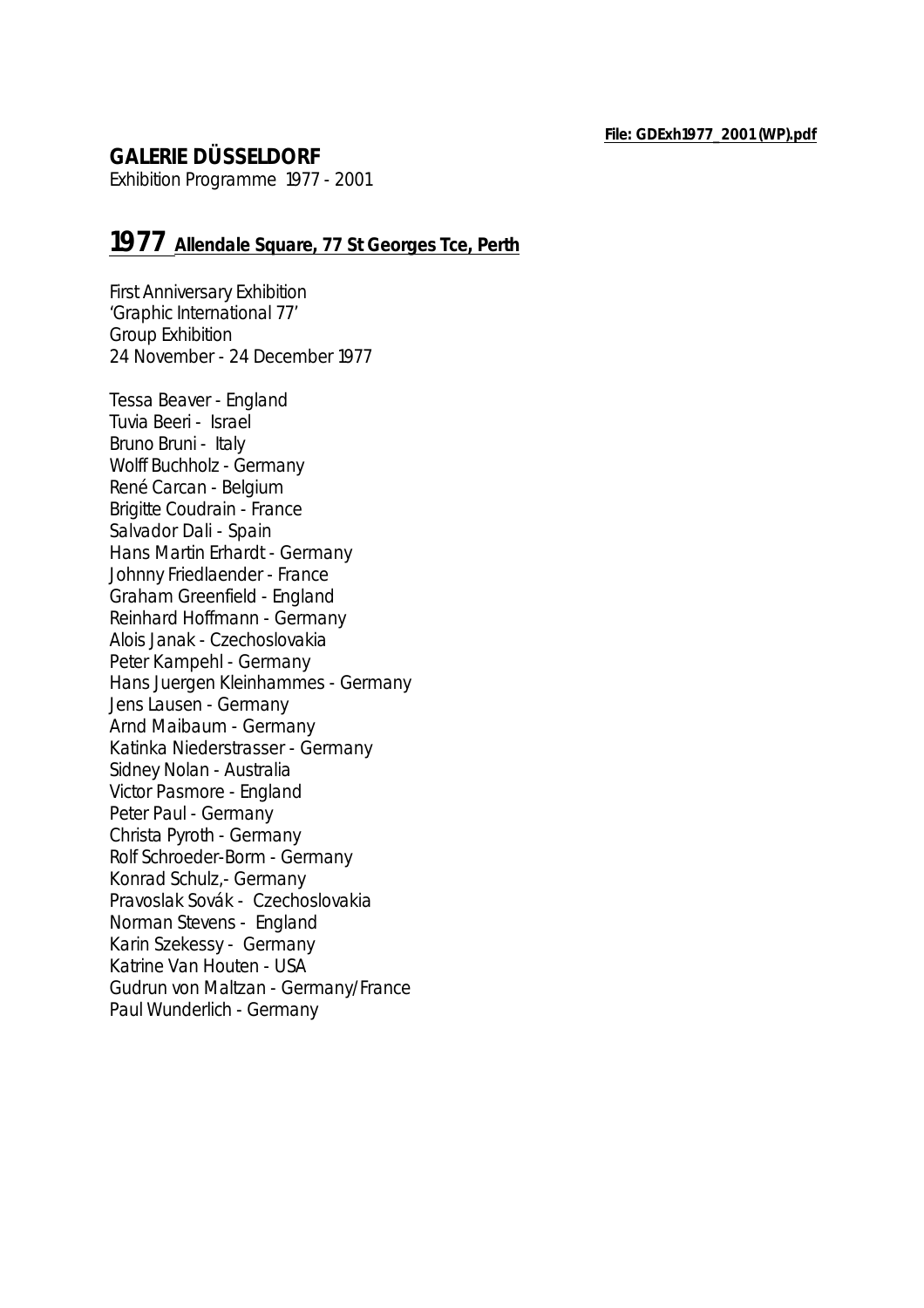'AUSTRALIAN GRAPHIC ART' - Group Exhibition 30 March - 21 April 1978

(The major part of the exhibition shown in the FOYER OF ALLENDALE SQUARE and the smaller part in the premises of GALERIE DÜSSELDORF)

| Earle Backen                                              | Hertha Kluge-Pott      |
|-----------------------------------------------------------|------------------------|
| <b>Sydney Ball</b>                                        | Geoff La Gerche        |
| <b>Charles Blackmann</b>                                  | Colin Lanceley         |
| Arthur Boyd                                               | <b>Bruno Leti</b>      |
| Geoff rey Brown                                           | Keith Looby            |
| John Coburn                                               | John Olsen             |
| <b>Fred Cress</b>                                         | David Preston          |
| Dave Cromack                                              | David Rankin           |
| Ray Crooke                                                | Lloyd Rees             |
| <b>Janet Dawson</b>                                       | David Rose             |
| <b>Ruth Faerber</b>                                       | Udo Sellbach           |
| <b>Robert Grieve</b>                                      | Jan Senbergs           |
| Barbara Hanrahan                                          | <b>Gary Shead</b>      |
| <b>Andrew Hayim</b>                                       | James Taylor           |
| <b>Thomas Higgins</b>                                     | Paul Thomas            |
| <b>Cliff Jones</b>                                        | Memnuna Vila-Bogdanich |
| Robert Juniper                                            | <b>Baynard Werner</b>  |
| Edgar Karabanovs                                          | <b>Brett Whiteley</b>  |
| Roger Kemp                                                | <b>Fred Williams</b>   |
| Grahame King                                              | Patricia Wilson        |
| $\text{MRTCT}$ ALICTDALIAN CDADLIIC ADT: Croup Exhibition |                        |

'WEST AUSTRALIAN GRAPHIC ART' - Group Exhibition 29 May - 16 June 1978

Dave Cromack Andrew Hayim Thomas Higgins Richard Hook John Johnson Cliff Jones Edgar Karabanovs Brian McKay Don Prince Helen Taylor Paul Thomas Memnuna Vila-Bogdanich John Witcombe ERIC CAR 'SILVERWARE AND JEWELLERY' 29 May - 16 June 1978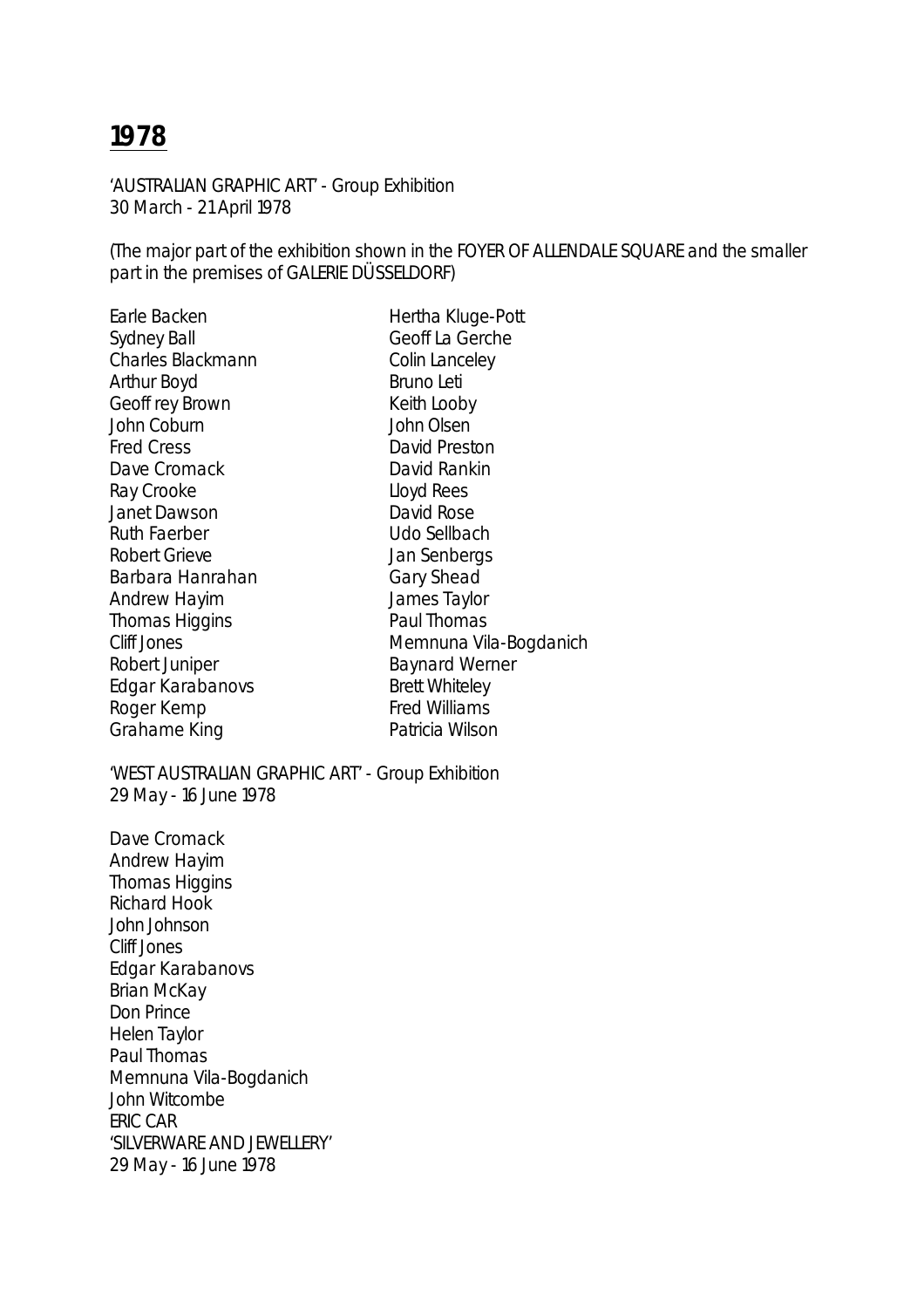BRIAN McKAY FESTIVAL OF PERTH EXHIBITION Handworked Oil Screenprints on Canvas 9 - 24 February 1979

MEMNUNA VILA-BOGDANICH FESTIVAL OF PERTH EXHIBITION Drawings and Graphics 27 February - 14 March 1979

Assistance with 'SCULPTURE IN THE CITY II' - FESTIVAL OF PERTH EXHIBITION The Western Australian Sculptors Association at Allendale Square 12 February - 3 March 1979

Christopher Constable Campbell Cornish Ann Heyring Chris Heyring Robert Juniper Lou Lambert Simon Miller Terry New Don Prince Maris Raudzins Howard Taylor Frank Wilkinson

BRUNO LETI (Italy/Australia) Etchings, Woodcuts and Collagraphs 10 April - 3 May 1979

ROBIN PRATT (WA) Drawings and Paintings 8 - 31 May 1979

IRWIN CROWE (WA) Watercolours and Drawings 13 June - 4 July 1979 VICTORIAN PRINTMAKERS GROUP Lithographs, Etchings, Woodcuts 10 - 31 July 1979

Ian Armstrong Noela Hjorth John Brack William Kelly Noel Counihan **Allan Mitelman**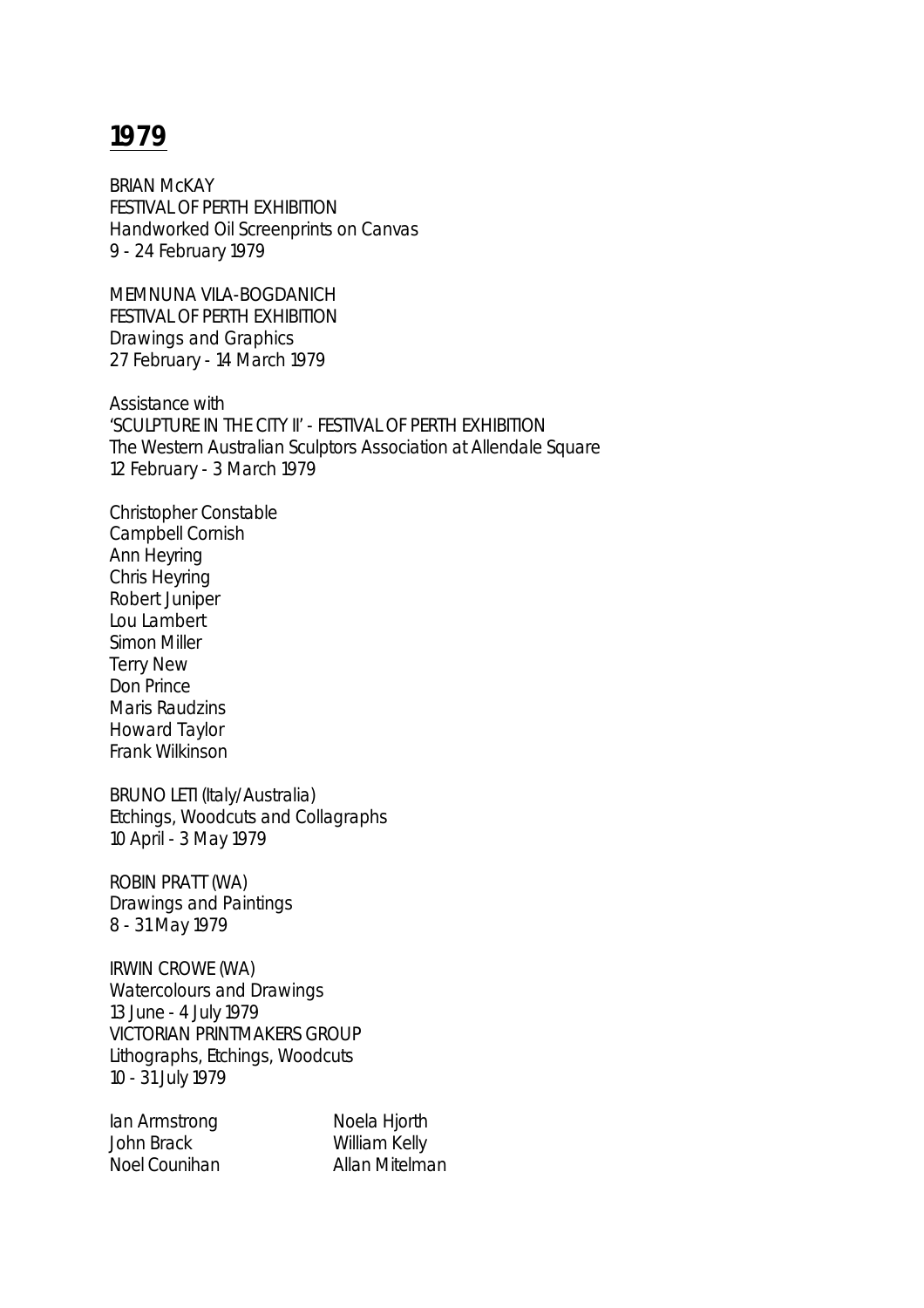| <b>John Courier</b> | Mary McQueen |
|---------------------|--------------|
| Ludmilla Christoff  | John Neeson  |
| Kevin Hegarty       | Tony Woods   |

RYSZARD RUZIK (Poland) - Drawings JADWIGA SMYKOWSKA (Poland) - Woodcuts INGRID KELLENBACH (WA) - Graphic Jewellery 8 - 26 August 1979

TREVOR MEHRTENS (WA) **Jewellery** 21 September - 14 October 1979

JOHN WITCOMBE (England/WA) - Photographic Prints 17 October - 4 November 1979

ELEMENT 47 - Jewellery ROGER GARWOOD (WA) - Photography 5 - 22 December 1979

Mlick Carrick **Karl Zwicky** 

Audrey Cook Maiguta Bernsteins Des Ry an Katherine O'Sullivan Julie McKendrick Catherina Cronstedt

# **1980**

THIRD ANNIVERSARY EXHIBITION Paintings and Drawings 1 - 17 January 1980

| Mac Betts        | Don Prince    | <b>Terry New</b> |
|------------------|---------------|------------------|
| Douglas Chambers | John Witcombe | lan Wroth        |

PAUL WUNDERLICH (Germany) - FESTIVAL OF PERTH EXHIBITION **Graphics** 19 February - 30 March 1980 CLIFF JONES (WA) Etchings and Monoprints 26 May - 17 June 1980

JOHN BLACK (WA) Paintings, Drawings and Mixed Media 24 June - 11 July 1980

JOHANNES EIDT (Germany) Silkscreen Prints 18 July - 3 August 1980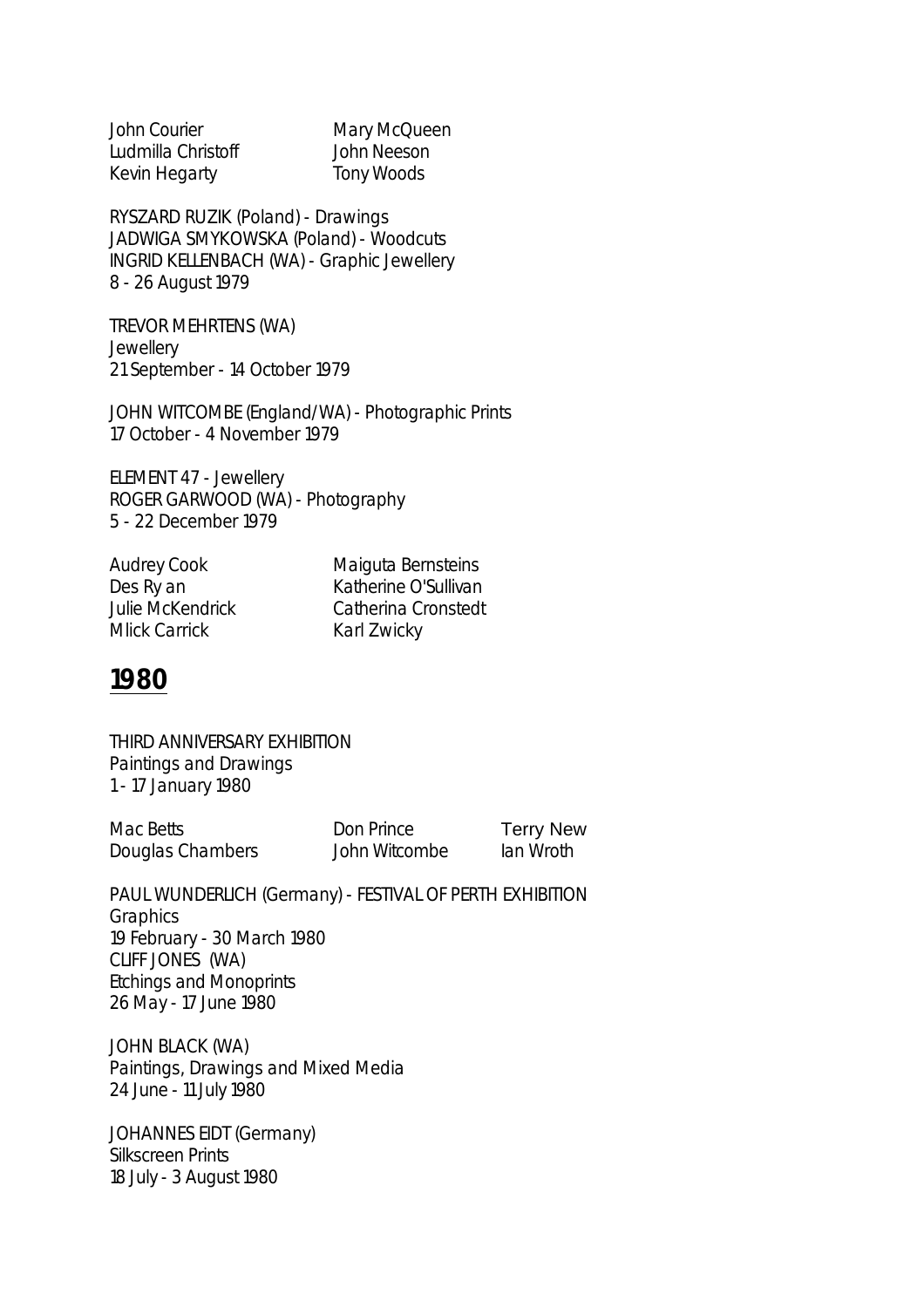JÖRG SCHMEISSER (Germany/Australia) **Etchings** 5 - 24 August 1980

"Meet Jörg Schmeisser" and "Farewell Allendale" 25 August 1980 (Special Function)

Move to: **1st Floor 890 Hay Street Perth City**

#### **OPENING OF NEW GALLERY SPACE: 890 Hay Street Perth:**

MEMNUNA VILA-BOGDANICH (Yugoslavia/WA) **Paintings** 8 - 25 September 1980

BRUNO LETI (Italy/Australia) Gouaches and Mixed Media; Etchings 30 September - 17 October 1980

TERRY NEW (England/Australia) Sculptures; Drawings and Collages 21 October - 9 November 1980

DOUGLAS CHAMBERS (WA) Paintings and Drawings 12 - 30 November 1980

KATRINE VAN HOUTEN (USA) - Prints TAKESADA MATSUTANI (Japan) - Prints 3 --21 December 1980

AKIO MAKIGAWA (Japan/Australia) **Sculpture** CARLIER MAKIGAWA (Australia) 'Wearable and Unwearable Objects' 6 - 27 March 1981

BRIAN McKAY (WA) Review Exhibition **Paintings** 6 February - 1 March 1981

PAUL MONCRIEFF (WA) Paintings and Graphics 31 March - 16 April 1981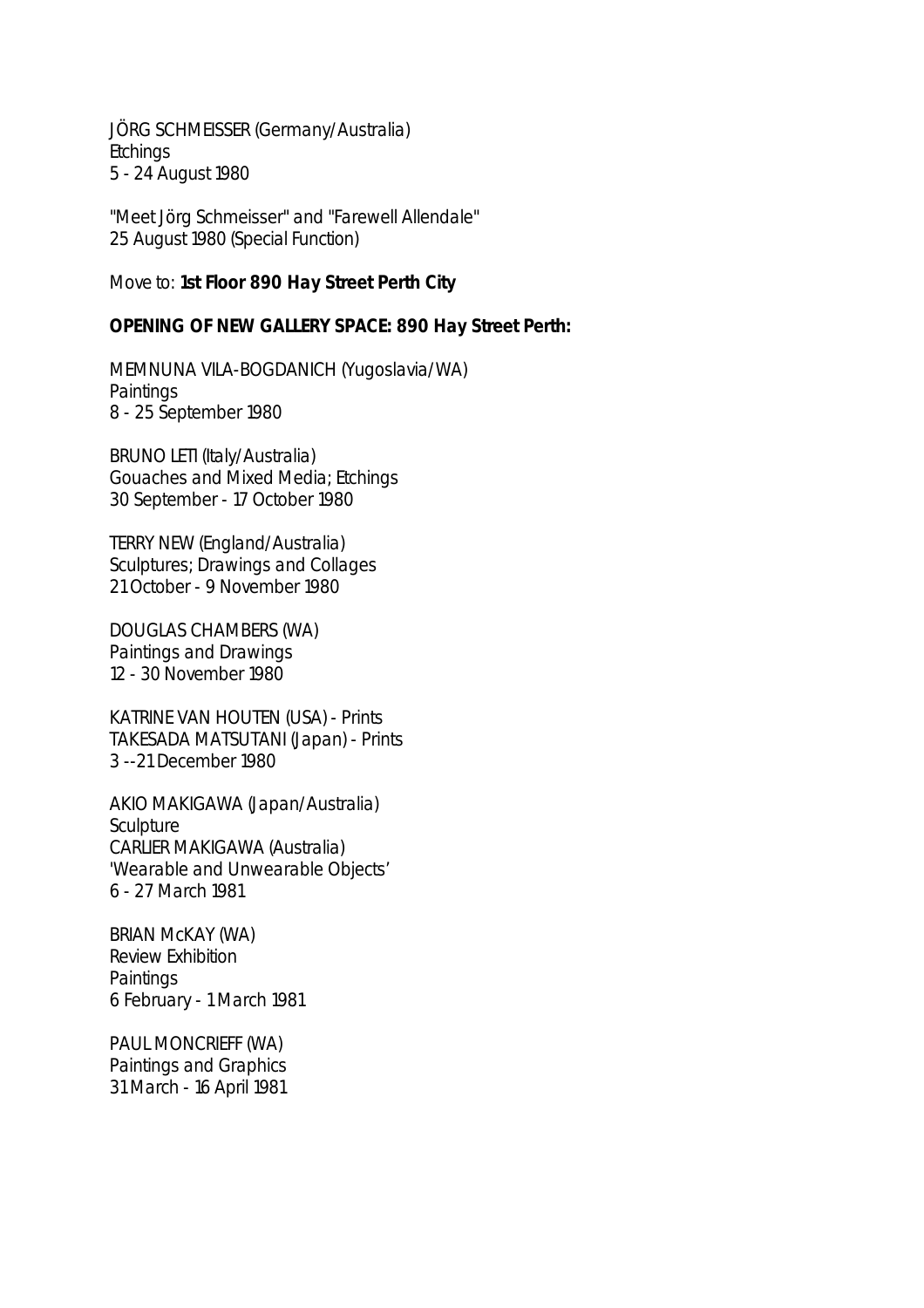### 20 WEST AUSTRALIAN WOMEN ARTISTS 'ART AS A NORMAL ACTIVITY' 24 April - ? ? ?

| Marie Me   |
|------------|
| Philippa ( |
| Sue Paull  |
| Keera Sla  |
| Miriam S   |
| Helen Ta   |
| Eleanora   |
| Penelope   |
| Marion C   |
| Carol Ru   |
|            |

ie Megaw ppa O'Brien ra Slavin am Stannage n Taylor nora Tersigni elope Webb ion Campbell bl Rudyard

'FOCUS ON SMALL SCALE WORKS IN FIBRE' 22 May - 10 June 1981

Robert Bell **Elsie King** Carolyn Blank Lindy Lyons Peggy Buckingham Karen McKay<br>Judy Evans Sandy McKeno Patricia Hines Karen Platt

Sandy McKendrick

OTHON G H **Paintings** 22 May - 10 June 1981

MARIO AVATI 60th BIRTHDAY EXHIBITION - Mezzotints 16 June - 12 July 1981 PRINTMAKERS ASSOCIATION OF WA 'POSTCARD SHOW' Group Exhibition of Members CHARLES BLACKMAN - Etchings, Silkscreens, Lithographs PENNY WHITE - Textiles and Mixed Media 17 July - 9 August 1981

TOM GIBBONS 'Still - Lives' 18 September - ? ? ?

ROBERT GRIEVE Mixed Media and Prints ALLAN VIZENTS Photographs and Mixed Media 14 October - 1 November 1981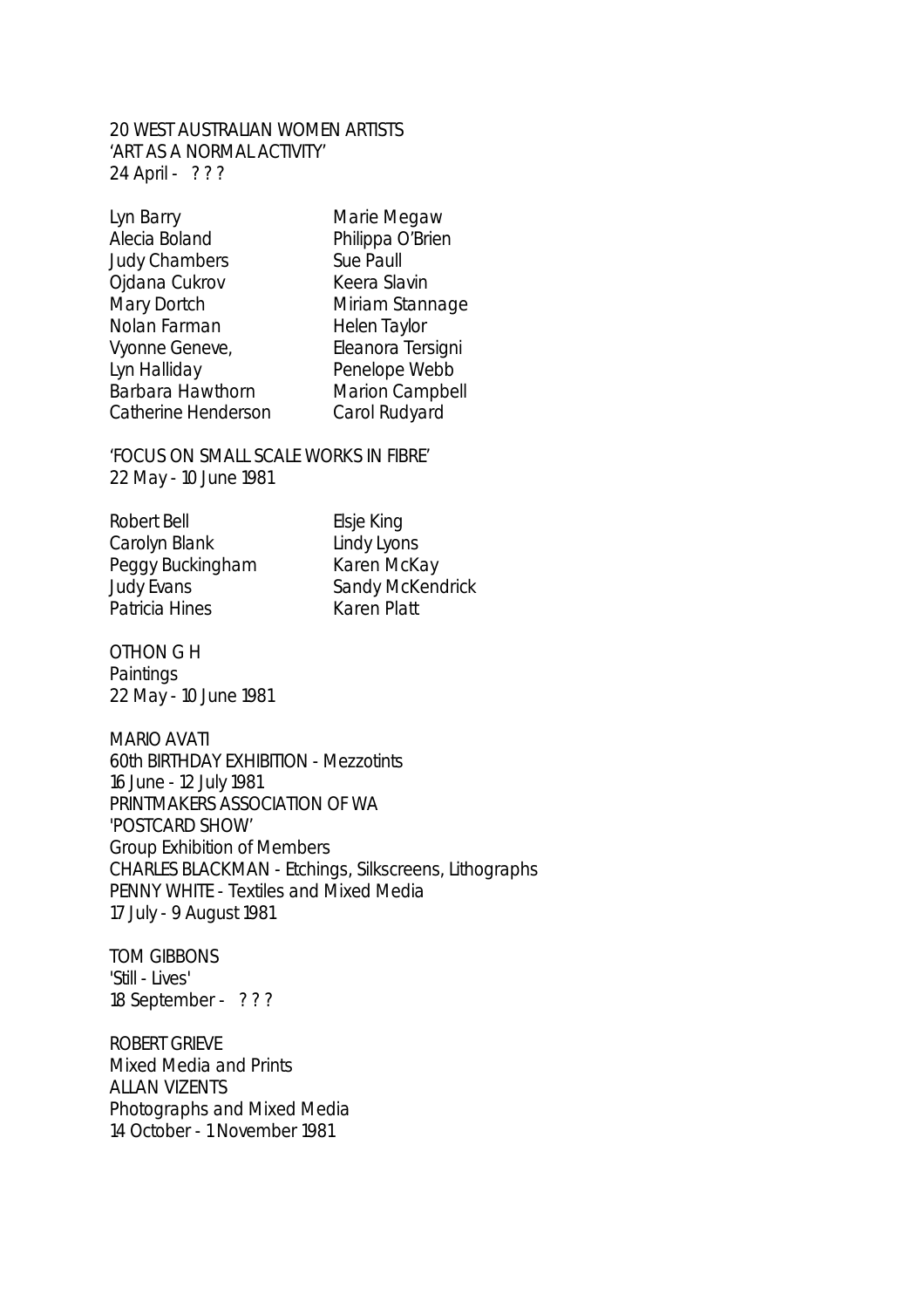JOHN JOHNSON 'Chances' Paintings, Ceramics, Drawings, Constructions 6 - 24 November 1981

5th ANNIVERSARY EXHIBITION 2 - 23 December 1981

Brian Blanchflower Lou Lambert Douglas Chambers Brian McKay Barbara Hawthorn Hossein Valamanesh Chris Heyring Memnuna Vila-Bogdanich Ben Joel Penelope Webb Cliff Jones Baynard Werner David Jones John Witcombe Jeremy Kirwan-Ward

# **1982**

AKIO MAKIGAWA - "A Drawing Installation" CARLIER MAKIGAWA - Metal Objects BEVERLEY RAE - Paper and Leather Works 13 - 31 January 1982

FRIEDENSREICH HUNDERTWASSER (Austria) - FESTIVAL OF PERTH EXHIBITION Tapestries, Etchings, Silkscreens, Woodcuts, 3-Dimensional Object, Coins, Publications Film "Regentag" (Rainy Day) by Peter Schamoni shown daily 7 February - 7 March 1982 MICHAEL IWANOFF (WA) Paintings, Drawings, Mixed Media, Installation 16 March - 4 April 1982

SHAUN WAKE-MAZEY (WA) PaintinIgs, Drawings DOUG SHEERER (England/WA) Photo-Mixed Media Constructions 13 - 30 April 1982

MARK BETTS (WA) - Paintings and Drawings PATRIC SHAW (WA) - Drawings 5 - 23 May 1982

BRIAN BLANCHFLOWER (England/WA) Paintings, Drawings, Photographs, Documentations, Installations 1 - 20 June 1982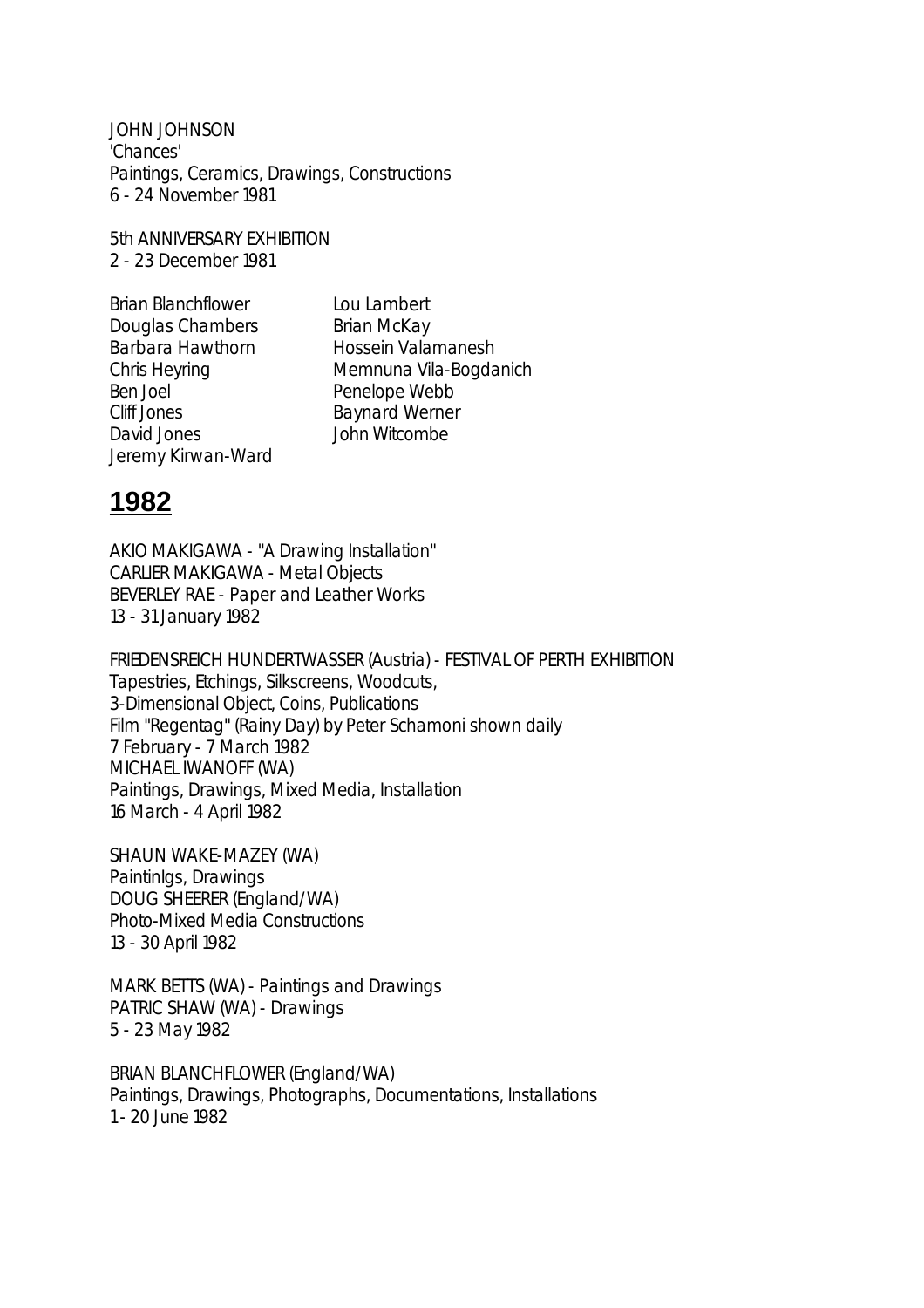TED SNELL (WA) Paintings and Works on Paper 27 June - 18 July 1982

JEAN MICHEL FOLON (Belgium) Watercolours, Etchings, Posters, Publications 2 Videos shown daily 28 July ~ 18 August 1982

DOUGLAS CHAMBERS (England/Australia) **Paintings** 22 September - 10 October 1982

SIEGLINDE BATTLEY (Germany/WA) Paintings and Drawings 15 October - 3 November 1982

"THE FOULKES TAYLOR YEARS" Invitation Exhibition (Staged by W.A.I.T.) 4 November - 1 December 1982

"SIXTH ANNIVERSARY EXHIBITION"

AKIRA KUROSAKI (Japan) - Woodcuts CARLIER MAKIGAWA - 'Christmas Colour'Jewellery and Objects SIEGLINDE BATTTLEY - 'Christmas Colour' DOUGLAS SHEERER - 'Christmas Colour' Linear Development Study - Brooches/Objects

# **1983**

BRIAN BLANCHFLOWER (England/WA) Works 1970 - 79 and Recent Paintings and Drawings; Painting/Installation 16 - 28 January 1983

MEDIUMS IN PRINTMAKING: LITHOGRAPHY - Sonia Delauney (USA); Richard Lindner (USA) ETCHING - Anton Krajnc (Austria); Peter Bond (France) MEZZOTINT - Kyu-Baik Hwang (Korea); Tomoe Yokoi (Japan) SILKSCREEN - Richard Hook (Australia), Anthony Warr (New Zealand) WOODCUT - Bruno Leti (Italy/Australia); Akira Kurosaki (Japan) LINOCUT - Eric Thake (Australia); Hans Martin Erhardt (Germany)

JÖRG SCHMEISSER (Germany/Australia) - FESTIVAL OF PERTH EXHIBITION **Etchings** Film "First Impressions" produced by P.I.F.T. shown daily 1 - 23 February 1983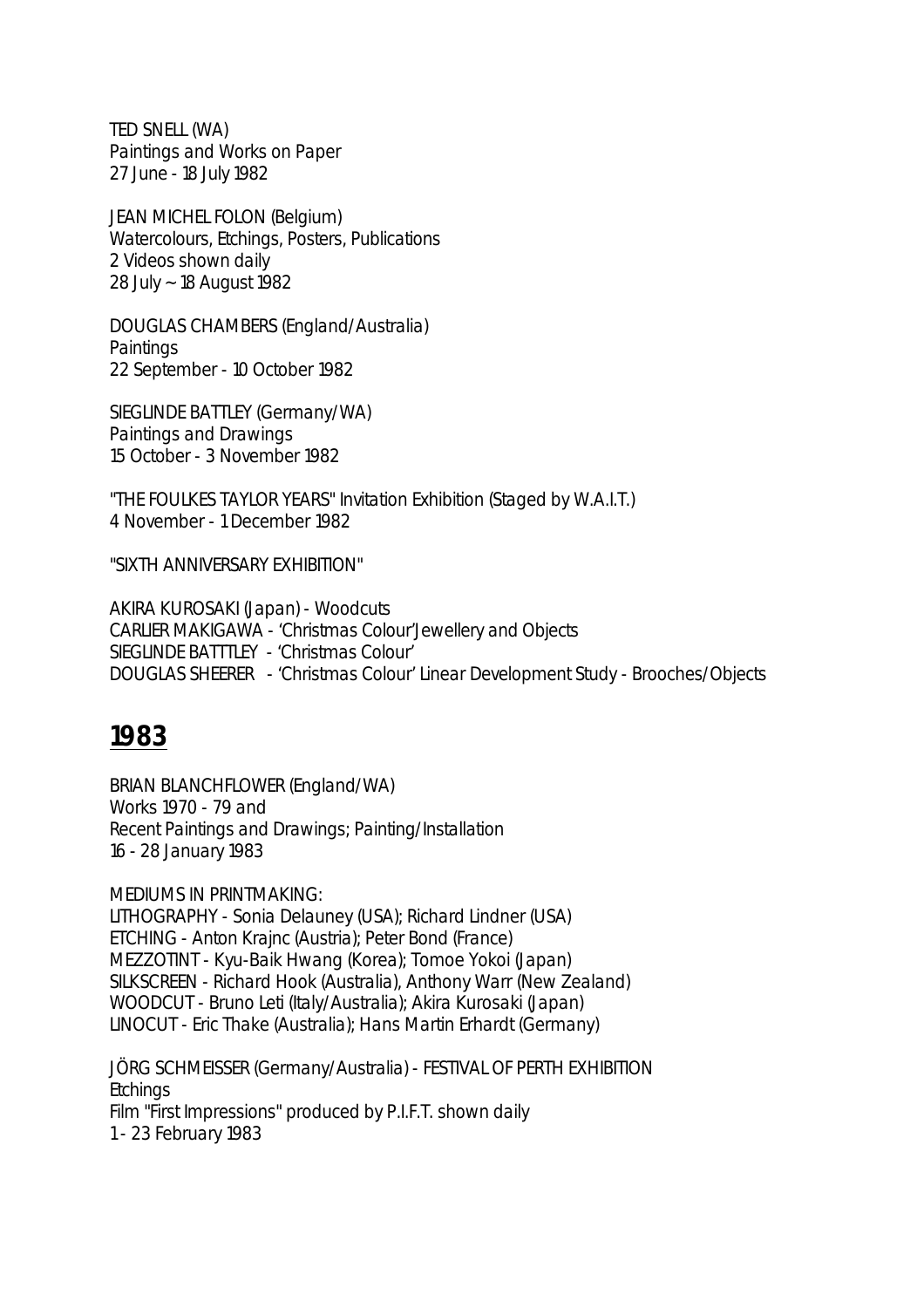HENRY MOORE (England) - FESTIVAL OF PERTH EXHIBITION Lithographs and Etchings 1969-1983 Film on and with Henry Moore shown daily 1 - 27 March 1983

SU BAKER (WA) - Paintings, Drawings, Cast and Dyed Hand-made Paper 3-D Drawings, Screen 8 - 28 April 1983

LYN TUNE (Australia) - Jewellery SIEGLINDE BATTLEY (Germany/WA) - Works on Paper 6 - 29 May 1983

TED SNELL (WA) - Works on Paper; Hooked Rugs JACQUI CODEE (WA) - Paintings 5 - 26 June 1983

ZIEGMOND GROCHOWSKY (WA) - Paintings and Drawings RON McCORMICK (England) - Photographs MARIA KUCZYNSKA (Poland) - Ceramics/Sculptures 5 - 24 July 1983 (Maria Kuczynska - Opening 10 July)

| 31 JULY - 16 AUG 1983                              | <b>PENNY BOVELL</b><br><b>RECENT WORKS</b>                           |
|----------------------------------------------------|----------------------------------------------------------------------|
| 31JULY - 16 AUG 1983                               | <b>JOHN WITCOMBE</b><br>PRINTS-DRAWINGS-PHOTOGRAPHS                  |
| 9 AUGUST 1983 - 7.30 P.M.                          | JON AND VANGELIS - PRIVATE COLLECTION                                |
| 19 AUG - 4 SEPT 1983                               | <b>NICK HORN</b><br><b>PAINTINGS</b>                                 |
| 19 AUG - 4 SEPT 1983                               | <b>IAN GENTLE</b><br><b>SCULPTURE</b>                                |
| 9 - 29 SEPTEMBER 1983                              | BARBARA HADDY (FORMERLY HAWTHORN)<br>PAINTINGS AND MIXED MEDIA WORKS |
| 28 OCT - 25 NOV 1983<br>7TH ANNIVERSARY EXHIBITION | <b>BRIAN McKAY</b><br><b>PAINTINGS</b>                               |
| 11 - 25 NOVEMBER 1983                              | <b>JOHN BELLANY</b><br>PAINTINGS AND DRAWINGS                        |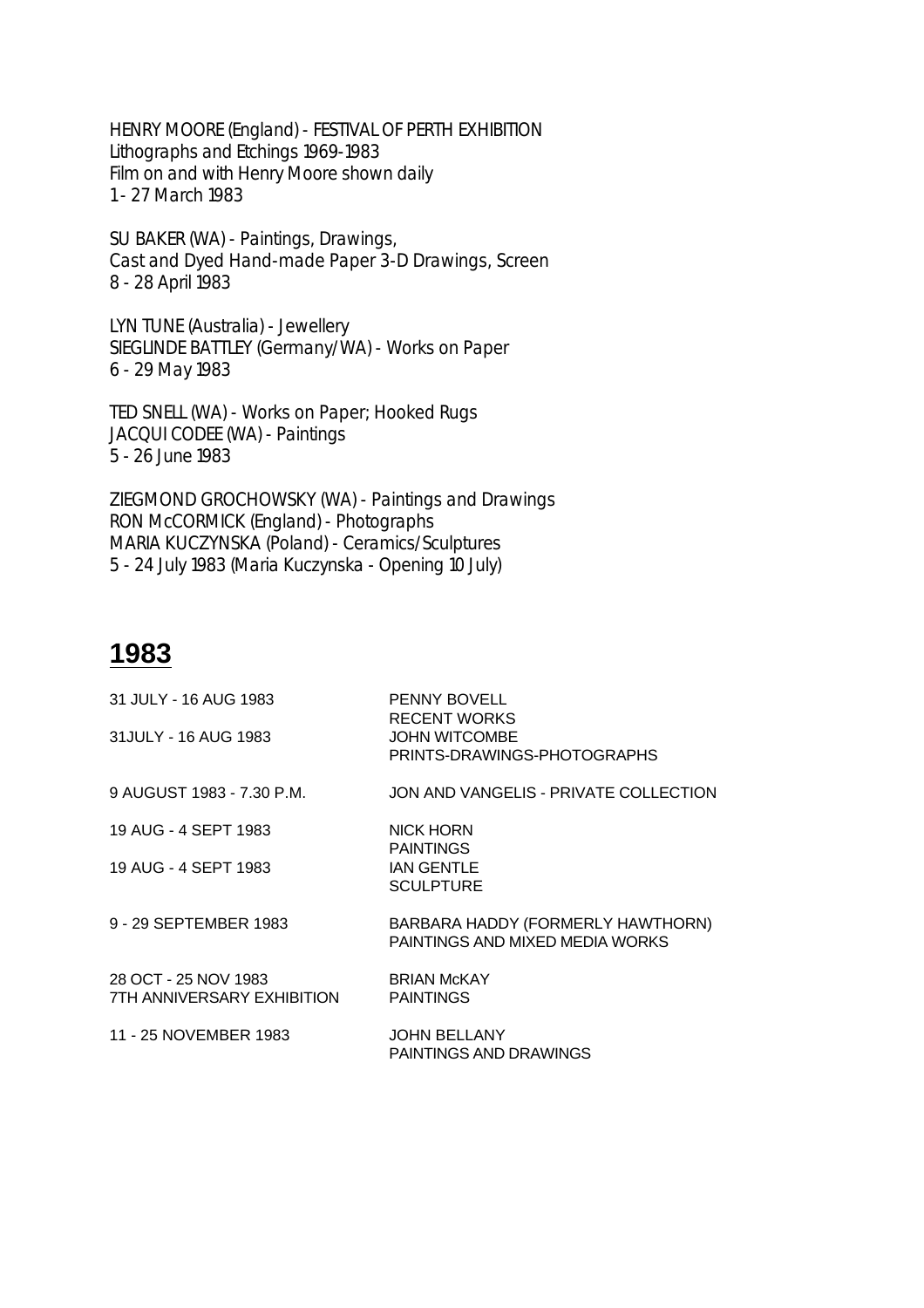| 30 NOV - 23 DEC 1983 | CHRISTMAS EXHIBITION:                                 |
|----------------------|-------------------------------------------------------|
|                      | PAINTINGS - DRAWINGS - PRINTS - TEXTILES - CERAMICS - |
|                      | <b>OBJECTS - JEWELLERY</b>                            |
|                      | CARLIER MAKIGAWA, MARC SAUVAGE, DOUG SHEERER,         |
|                      | LYN TUNE, TOM ALBERTS, ASHLEY JONES/PETER             |
|                      | O'NEILL, DAVID REED, BEV RAE, SIEGLINDE BATTLEY,      |
|                      | JULIA KORDYL, THOMAS HOAREAU, PAM GAUNT, ALISON       |
|                      | KENWORTHY, ROBERT BIRCH, KATE O'SULLIVAN,             |
|                      | LORETTA NOONAN-BROMFIELD, HELEN AITKEN-               |
|                      | KUHNEN, HARRY HUMMERSTON,                             |
|                      | TREVOR WOODWARD.                                      |
| 30 NOV - 23 DEC 1983 | <b>HARVEY WACHTEL</b>                                 |
|                      | 'EVERY DAY I DRAW A HEART'                            |

(PAINTINGS ON SHEETS OF GLASS)

| 25 JAN - 21 FEB 1984<br>FESTIVAL OF PERTH 1984<br>25 JAN - 21 FEB 1984<br>FESTIVAL OF PERTH | <b>JOAN MIRO</b><br>ETCHINGS AND LITHOGRAPHS 1965 - 1981<br><b>DOROTHY ERICKSON</b><br>'PILBARA PIECES'<br>JEWELLERY - DRAWINGS - PHOTOGRPHAPS |
|---------------------------------------------------------------------------------------------|------------------------------------------------------------------------------------------------------------------------------------------------|
| 24 FEB - 18 MAR 1984<br>FESTIVAL OF PERTH 1984                                              | <b>JOHN BEARD</b><br>PAINTINGS AND DRAWINGS                                                                                                    |
| 23 MAR - 10 APR 1984                                                                        | <b>TIM JONES</b><br><b>WATERCOLOURS - GOUACHES - PRINTS</b>                                                                                    |
| 23 MAR - 10 APR 1984                                                                        | <b>DANA TINSLEY</b><br><b>JEWELLERY</b>                                                                                                        |
| 23 MAR - 10 APR 1984                                                                        | <b>KRYSTYNA WOZNICA</b><br>PHOTOGRAPHS 1977 - 1980                                                                                             |
| 17 APR - 6 MAY 1984                                                                         | <b>RICHARD GUNNING</b><br>PAINTINGS AND PRINTS                                                                                                 |
| 17 APR - 6 MAY 1984                                                                         | PRINTMAKERS ASSOCIATION OF WESTERN AUSTRALIA<br>'THE LANDESCAPE EXHIBITION'                                                                    |
| 11 - 30 MAY 1984                                                                            | PHILIP BURNS<br><b>WORKS ON PAPER</b>                                                                                                          |
| 11 - 30 MAY 1984                                                                            | <b>THOMAS HOAREAU</b><br>DRAWINGS AND PAINTINGS                                                                                                |
| 5 - 24 JUNE 1984                                                                            | LORETTA NOONAN-BROMFIELD<br>'THE FOWLER POSITION'                                                                                              |
| 5 - 24 JUNE 1984                                                                            | <b>PAINTINGS ETC</b><br><b>SUE PAULL</b><br>SCREENPRINTS - PHOTOGRAPHS                                                                         |
| 25 JUL - 14 AUG 1984                                                                        | <b>TIM JONES</b><br>PAINTNGS - SCULPTURES - WATERCOLOURS - PRINTS                                                                              |
| 24 AUG - 12 SEP 1984                                                                        | <b>TOM GIBBONS</b><br>PRINTS AND PASTELS                                                                                                       |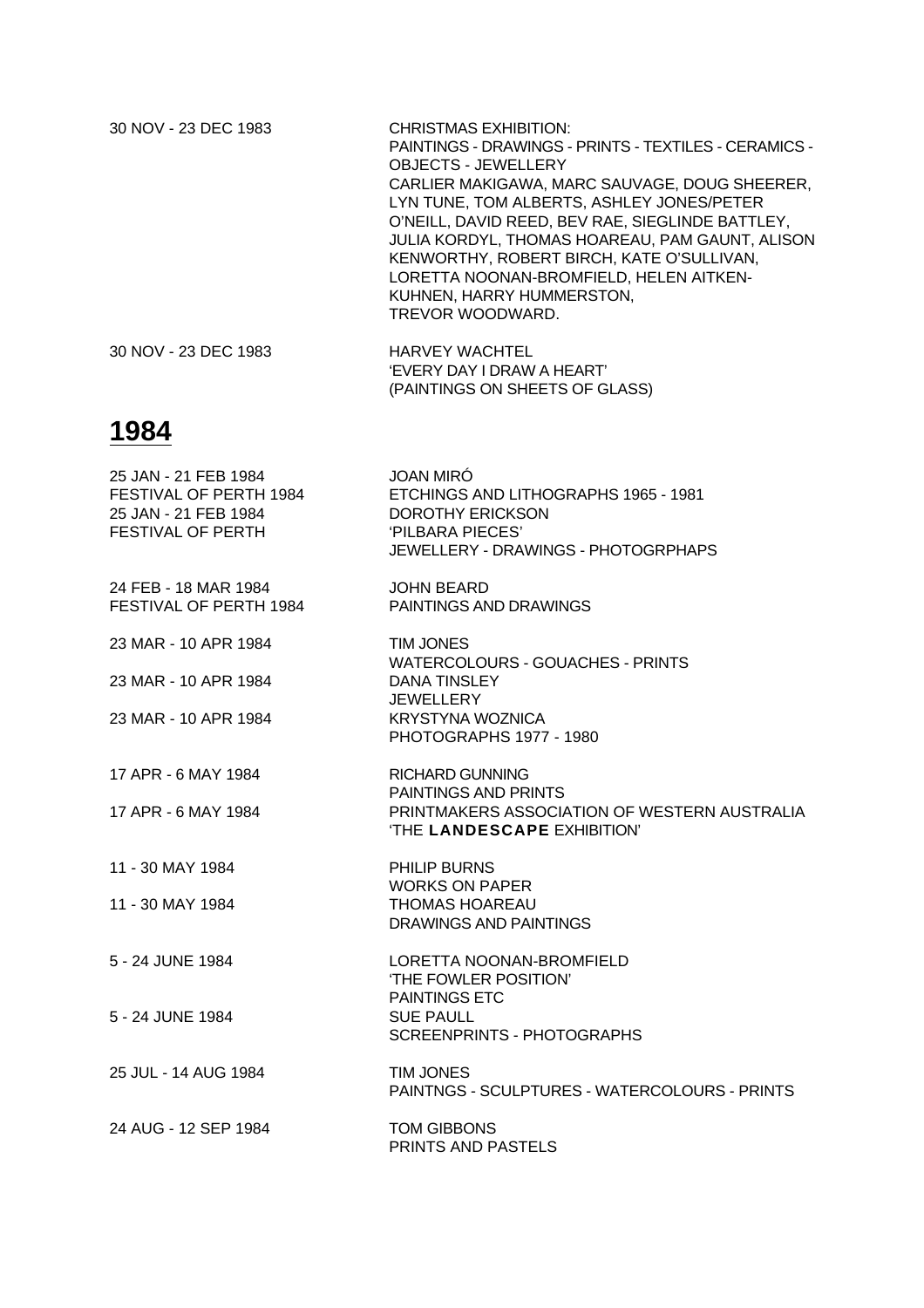| 24 AUG - 12 SEP 1984                               | THE LONDON PORTFOLIO - SCREENPRINTS<br>BASIL BEATTIE, JOHN BELLANY, MICK BENNETT,                                                                                                                                                                                                                                                 |
|----------------------------------------------------|-----------------------------------------------------------------------------------------------------------------------------------------------------------------------------------------------------------------------------------------------------------------------------------------------------------------------------------|
| ALBERT IRVIN,                                      | TREVOR JONES, MICK MOON, TERRY SETCH, HARRY                                                                                                                                                                                                                                                                                       |
| THUBRON,                                           | JOHN WALKER, GARY WRAGG                                                                                                                                                                                                                                                                                                           |
| 18 SEP - 7 OCT 1984                                | MICHAEL IWANOFF<br>MIXED MEDIA WORKS + INSTALLATION                                                                                                                                                                                                                                                                               |
| 12 - 31 OCT 1984                                   | PENNY DAVIS<br><b>WORKS ON PAPER</b>                                                                                                                                                                                                                                                                                              |
| 6 - 25 NOVEMBER 1984<br>8TH ANNIVERSARY EXHIBITION | <b>BRIAN BLANCHFLOWER</b><br>'MAINLY DRAWING'<br><b>RECENT WORK</b>                                                                                                                                                                                                                                                               |
| 19 NOV - 19 DEC 1984                               | CHRISTMAS 1984 EXHIBIITON:<br>JEWELLERY - TEXTILES - OBJECTS - CERAMICS - PRINTS<br>SIEGLINDE BATTLEY, DOROTHY ERICKSON, PAM GAUNT,<br>JULIA KORDYL, CARLIER MAKIGAWA, MARY MOORE,<br>DOUG SHEERER, JILL SMITH, LINDA WALTERS,<br>DAVID WOODLANDS, MICHELE SHARPE,<br>DOUGLAS WAYNE McMANUS, HUNDERTWASSER<br><b>PUBLICATIONS</b> |

| 1 - 26 FEBRUARY 1985<br>FESTIVAL OF PERTH 1985<br>CHAMBERS, | FIVE PAINTERS IN WESTERN AUSTRALIA<br>JOHN BEARD, BRIAN BLANCHFLOWER, DOUGLAS                               |
|-------------------------------------------------------------|-------------------------------------------------------------------------------------------------------------|
|                                                             | MICHAEL IWANOFF, TED SNELL<br>PAINTINGS, DRAWINGS, MIXED MEDIA, LINOCUTS                                    |
| 1 - 24 MARCH 1985)<br>1 - 24 MARCH 1985 ) F.O.P. 1985       | <b>THEO KONING</b><br>PAINTINGS - DRAWINGS - PRINTS - PUBLICATION<br><b>MARC SAUVAGE</b><br><b>CERAMICS</b> |
| 1 - 24 MARCH 1985)<br>FESTIVAL OF PERTH 1985                | <b>DOROTHY ERICKSON</b><br>'SOFT LINE' - JEWELLERY                                                          |
| 29 MAR - 21 APR 1985                                        | BARBARA HADDY<br>PAINTINGS AND DRAWINGS                                                                     |
| 29 MAR - 21 APR 1985                                        | TREVOR WOODWARD<br>'AMERICAN DRAWINGS - AUSTRALIAN PAINTINGS'                                               |
| 26 APR - 19 MAY 1985                                        | <b>JÖRG SCHMEISSER</b><br>'ZUSTÄNDE II' AND OTHER RECENT WORK<br>ETCHINGS AND LITHOGRAPHS                   |
| 26 APR - 19 MAY 1985                                        | <b>LYN TUNE</b><br>'TIMESTEPS'<br><b>OBJECTS - COSTUME - AND JEWELLERY</b>                                  |
| 24 MAY - 16 JUN 1985                                        | ANNUAL HOLIDAYS                                                                                             |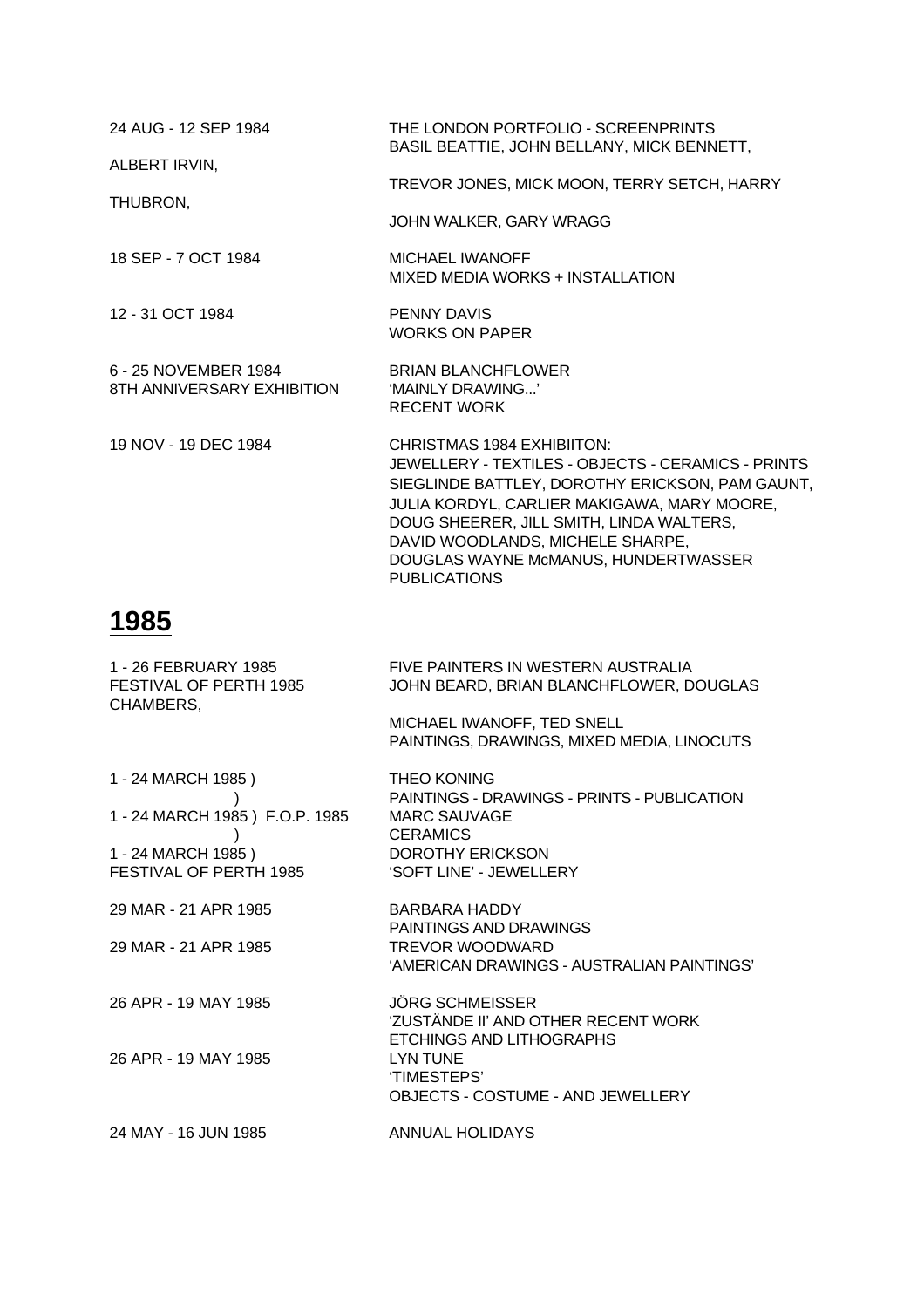| 21 JUN - 14 JUL 1985                   | <b>DOUGLAS CHAMBERS</b><br>'PAINTINGS AND LINOCUTS FROM THE NORTH-WEST'                                                                                                                                                                                                                                                                                                                                                                                                                                                                                                                                                                   |
|----------------------------------------|-------------------------------------------------------------------------------------------------------------------------------------------------------------------------------------------------------------------------------------------------------------------------------------------------------------------------------------------------------------------------------------------------------------------------------------------------------------------------------------------------------------------------------------------------------------------------------------------------------------------------------------------|
| 16 AUG - 8 SEP 1985                    | <b>SYDNEY BALL</b><br>PAINTINGS - DRAWINGS - PRINTS                                                                                                                                                                                                                                                                                                                                                                                                                                                                                                                                                                                       |
| 20 SEP - 13 OCT 1985                   | <b>JUDITH VAN HEEREN</b><br>PAINTINGS AND DRAWINGS                                                                                                                                                                                                                                                                                                                                                                                                                                                                                                                                                                                        |
| 18 OCT - 10 NOV 1985                   | JANE BARWELL + MICHAEL CARLIN<br><b>SCULPTURES - DRAWINGS - PRINTS</b>                                                                                                                                                                                                                                                                                                                                                                                                                                                                                                                                                                    |
| 15 NOV - 6 DEC 1985<br>9TH ANNIVERSARY | <b>GALERIE DÜSSELDORF</b><br>9TH ANNIVERSARY EXHIBITION<br>'CELEBRATION'<br>SU BAKER, SYDNEY BALL, JOHN BEARD, JOHN<br>BELLANY, BRIAN BLANCHFLOWER, PHILIP BURNS,<br>MICHAEL CARLIN, DOUGLAS CHAMBERS, FRED CRESS,<br>PENNY DAVIS, TOM GIBBONS, RICHARD GUNNING,<br>THOMAS HOAREAU, NICK HORN, MICHAEL IWANOFF, TIM<br>JONES, THEO KONING, ALUN LEACH-JONES, BRUNO<br>LETI, BRIAN McKAY, MARY MOORE, JOHN NIXON, JOHN<br>PEART, DOUGLAS SHEERER, TED SNELL,<br>JUDITH VAN HEEREN, TREVOR WOODWARD                                                                                                                                         |
| 10 - 22 DECEMBER 1985<br>$\lambda$     | <b>CHRISTMAS EXHIBITION</b><br>'PARASOLS' HANDPAINTED SUN UMBRELLAS -<br>AND TEXTILES - JEWELLERY - OBJECTS<br>SIEGLINDE BATTLEY, MICHAEL CARLIN, PENNY DAVIS,<br>EUGENIA DOROPOULOS, ADRIANNE FISHER, PAM<br>GAUNT, GLENDA GODDARD, RICHARD GUNNING, MARIE<br>HAASS, THOMAS HOAREAU, THEO KONING, MALCOLM<br>McGREGOR, MARY MOORE, JAN RETALLICK, ANNETTE<br>SEEMAN, DOUGLAS SHEERER, JOHN TESCHENDORFF,<br>JUDITH VAN HEEREN, DAVID WALKER, PIPPA WALKER,<br>DAVID WOODLAND. SIEGLINDE BATTLEY, KIM CANNON +<br>PHILIP BURNS, PENNY DAVIS, BELINDA MELE, HAL<br>MISSINGHAM, BRUNO LETI (LIMITED EDITION BOOKS),<br><b>DOUG SHEERER.</b> |

29 JAN - 16 FEB 1986 'FLUX'

FESTIVAL OF PERTH 1986 INTERNATIONAL + AUSTRALIAN CONTEMPORARY JEWELLERY AND OBJECTS: MICHAEL ANDERSON (Australia), CLAUDIE BERBÉ and JOKE BRAKMAN (Holland), ONNO BOEKHOUDT Holland), PAUL DERREZ (Holland), DOROTHY ERICKSON (Australia), ROBYN GORDON (Australia), ROWENA GOUGH (Australia), HERMAN HERMSEN (Holland), WILLEM HONING (Holland), JEANNIE KEEFER (Australia), HELGE LARSEN and DARANI LEWERS (Australia), CARLIER MAKIGAWA (Australia), HIROKO and GENE PIJANOWSKI (Japan/USA), MICHAEL ROWE (England), DAVID SELKIRK (Australia), GILLIAN SNADDEN (Australia), JENNY TOYNBEE WILSON (Australia), LYN TUNE (Australia), DAVID WALKER (Australia), LAM DE WOLF (Holland).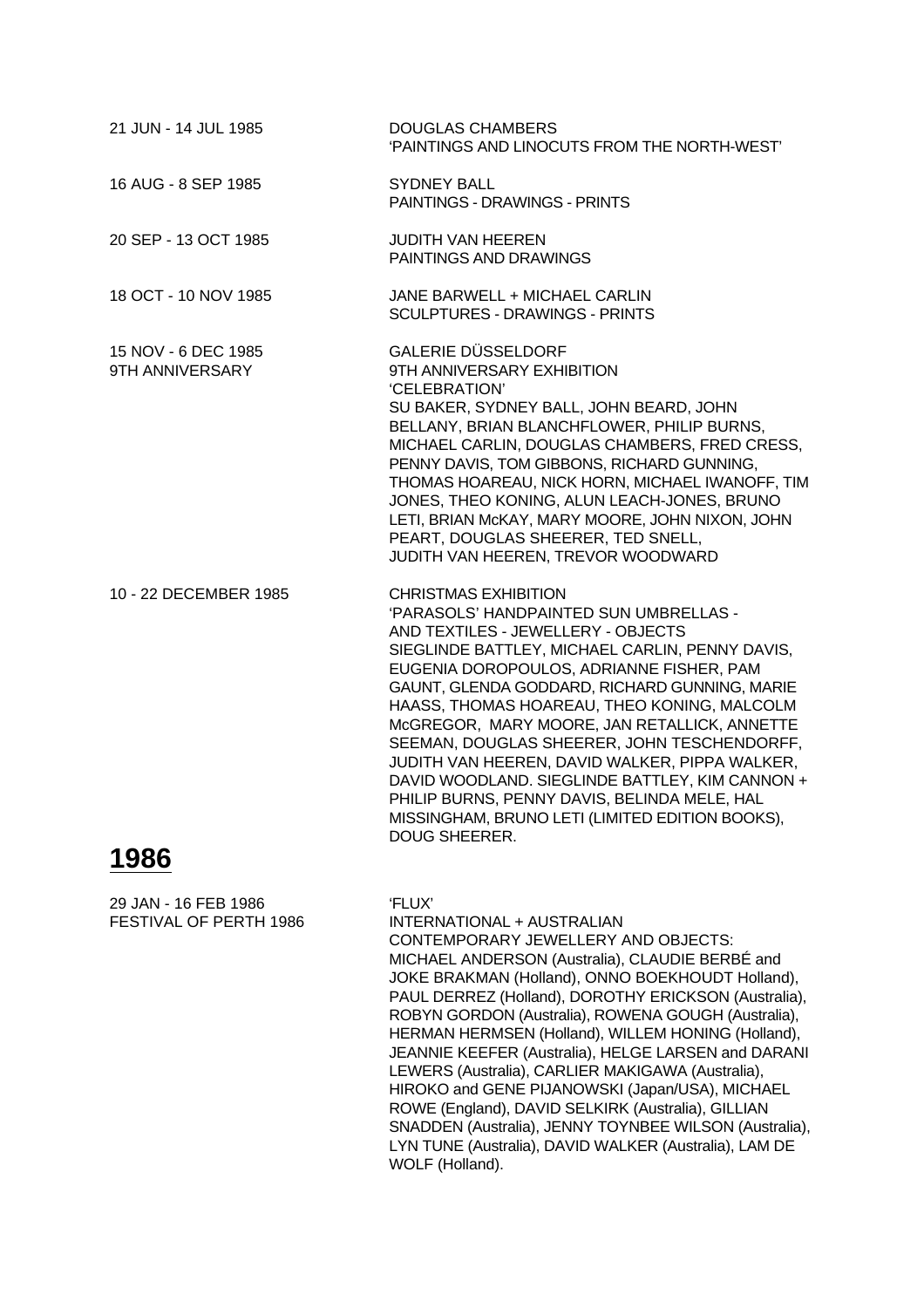| 21 FEB - 21 MAR 1986<br>FESTIVAL OF PERTH 1986 | <b>JOHN PEART</b><br>PAINTINGS AND WORKS ON PAPER                                                                                                                                                                                                    |
|------------------------------------------------|------------------------------------------------------------------------------------------------------------------------------------------------------------------------------------------------------------------------------------------------------|
| 4 - 27 APRIL 1986                              | ANDREW HAYIM<br>'REASON AND PASSION'                                                                                                                                                                                                                 |
| 4 - 27 APRIL 1986                              | <b>PAINTINGS</b><br>ANN HOFFMAN-KENNY<br>DECORATIVE PORCELAIN                                                                                                                                                                                        |
| 4 - 27 APRIL 1986                              | SIEGLINDE BATTLEY<br>WATERCOLOURS - GOUACHES - DRAWINGS                                                                                                                                                                                              |
| 2 - 25 MAY 1986                                | <b>JOHN NIXON</b><br>PAINTINGS - WORKS ON PAPER                                                                                                                                                                                                      |
| 6 - 29 JUNE 1986                               | PAPUNYA TULA PAINTINGS:<br>ABORIGINAL ART OF THE WESTERN DESERT<br>(IN CONJUNCTION WITH INADA HOLDINGS PTY LTD)                                                                                                                                      |
| 11 JUL - 3 AUG 1986                            | <b>JOHN BEARD</b><br>PAINTINGS AND DRAWINGS                                                                                                                                                                                                          |
| 9 - 31 AUGUST 1986                             | <b>JON CATTAPAN</b><br><b>RECENT WORK</b>                                                                                                                                                                                                            |
| 9 - 31 AUGUST 1986                             | PAINTINGS AND DRAWINGS<br><b>JEANNIE KEEFER BELL</b><br>'PASSAGES'<br><b>JEWELLERY</b>                                                                                                                                                               |
| 5 - 28 SEPTEMBER 1986                          | <b>FRED CRESS</b><br>PAINTINGS AND DRAWINGS                                                                                                                                                                                                          |
| 26 OCT - 16 NOV 1986                           | <b>THEO KONING</b><br>DRAWINGS AND SCULPTURE                                                                                                                                                                                                         |
| 26 OCT - 16 NOV 1986                           | <b>JÖRG SCHMEISSER</b><br>'ETCHINGS FROM A JOURNEY TO THE HIMALAYAS -                                                                                                                                                                                |
| LADAKH'                                        |                                                                                                                                                                                                                                                      |
| 10 - 21 DECEMBER 1986                          | 'AMERICA'S CUP CUPS'<br>SIEGLINDE BATTLEY, MAGGIE BAXTER, SANDRA BLACK,<br>GINA CINANNI, JENNY COCHRANE, JULIE CROCKET,<br>PENNY DAVIS, EUGENIA DOROPOULOS, DOROTHY                                                                                  |
| ERICKSON,                                      | CHRIS FITZALLEN, PAM GAUNT, RODNEY GLICK, GLENDA<br>GODDARD, JULIAN GODDARD, RICHARD GUNNING, MARIE<br>HAASS, ANDREW HAYIM, DARIN HOWARD, LANCE HYDE,<br>THEO KONING, MALCOLM McGREGOR, MARY MOORE,<br>JANIS NEDELA, DAVID REED, EMIL SALIM, ANNETTE |
| SEEMAN,                                        | JENNY SENJUSCHENKO, DOUGLAS SHEERER, JILL                                                                                                                                                                                                            |
| SMITH,                                         | IMOGEN SMYTH, TED SNELL, JOHN TESCHENDORFF,<br>VIRGINIA WARD, TONY WINDBERG, DAVID WOODLAND                                                                                                                                                          |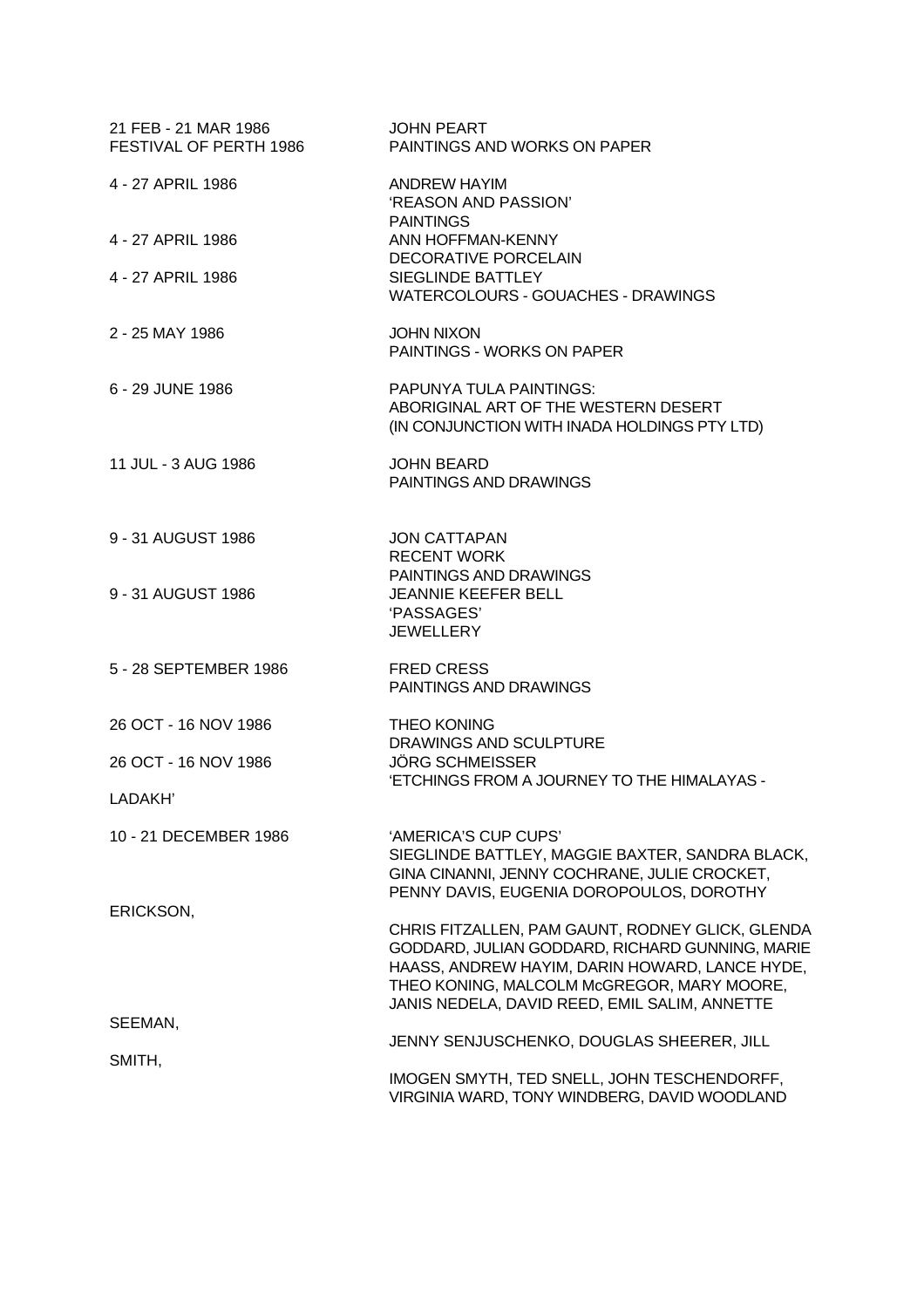| 16 JAN - 1 FEB 1987<br>AUSTRALIA             | ABORIGINAL ART FROM ARNHEMLAND AND CENTRAL                                                     |
|----------------------------------------------|------------------------------------------------------------------------------------------------|
|                                              | (IN CONJUNCTION WITH ABORIGINAL ARTS AUSTRALIA)                                                |
| 6 FEB - 1 MAR 1987<br>FESTIVAL OF PERTH 1987 | <b>TED SNELL</b><br><b>PAINTINGS AND DRAWINGS</b>                                              |
| 6 - 29 MARCH 1987                            | <b>SU BAKER</b><br><b>NEW PAINTINGS</b>                                                        |
| 6 - 29 MARCH 1987                            | <b>JOHN BEARD</b><br><b>RECENT WORK</b>                                                        |
| 10 APR - 17 MAY 1987                         | <b>MICHAEL IWANOFF</b><br>'ORIENTATIONS'<br><b>PAINTINGS</b>                                   |
| 24 MAY - 14 JUN 1987                         | EUGENIA DOROPOULOS<br><b>PHOTOGRAPHY</b>                                                       |
| 19 JUN - 17 JUL 1987                         | DOUGLAS CHAMBERS<br><b>PAINTINGS</b>                                                           |
| 24 JUL - 21 AUG 1987                         | <b>DICK WATKINS</b><br>PAINTINGS - DRAWINGS 1981 - 1987                                        |
| 30 AUG - 4 OCT 1987                          | 13 ARTISTS AT GALERIE DÜSSELDORF<br>SU BAKER, JANE BARWELL, JOHN BEARD, PHILIP                 |
| BURNS,                                       | MICHAEL CARLIN, RICHARD GUNNING, MARIE HAASS,<br>ANDREW HAYIM, LIDIJA DOMBROVSKA LARSEN, BRIAN |
| McKAY,                                       | JOHN PEART, HOWARD TAYLOR, SEAN WAKE-MAZEY                                                     |
| <b>EXHIBITION MISSING ? ? ?</b>              |                                                                                                |
| 10 - 29 NOVEMBER 1987                        | <b>KEVIN ROBERTSON - MEGAN SALMON</b><br>'AUSTRALIA-ENGLAND-ITALY: A PAINTED TRAVELOGUE'       |
| XMAS SHOW ? ? ?                              |                                                                                                |
| 1988                                         |                                                                                                |

| 5 FEB - 5 MAR 1988<br>FESTIVAL OF PERTH 1988 | <b>SYDNEY BALL</b><br>PAINTINGS - WORKS ON PAPER 1985 - 1987                                                        |
|----------------------------------------------|---------------------------------------------------------------------------------------------------------------------|
| 13 MAR - $? ? ?$                             | <b>THEO KONING</b><br>PAINTINGS - DRAWINGS - PRINT PORTFOLIO<br>(including works for the Book 'SKY POEMS' by PHILIP |
| SALOM)                                       |                                                                                                                     |
| 24 APR - 22 MAY 1988                         | LIDIJA DOMBROVSKA LARSEN<br>PAINTINGS AND CERAMICS 1945 - 1988                                                      |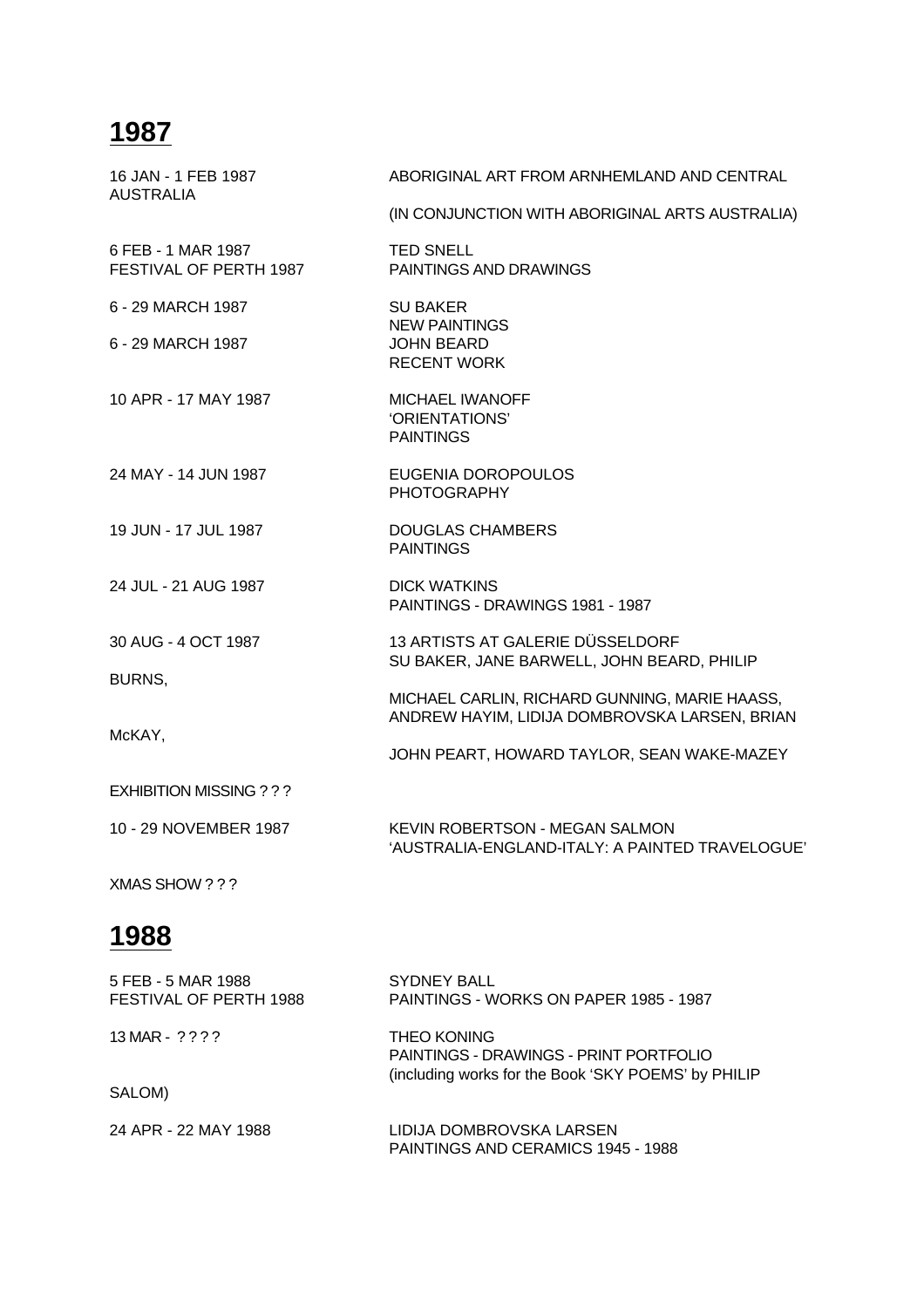| 5 JUN - 3 JUL 1988<br>17 JUL - 10 AUG 1988 | <b>HOWARD TAYLOR</b><br><b>OBJECT - SPACE</b><br><b>FIGURE - GROUND</b><br><b>JÖRG SCHMEISSER</b><br><b>ETCHINGS</b>                                                                                                            |
|--------------------------------------------|---------------------------------------------------------------------------------------------------------------------------------------------------------------------------------------------------------------------------------|
| 23 - 31 JULY 1988                          | <b>1ST AUSTRALIAN CONTEMPORARY ART FAIR</b>                                                                                                                                                                                     |
| (ACAF 1)                                   | ROYAL EXHIBITION BUILDING, MELBOURNE:<br>SU BAKER, JOHN BEARD, DOUGLAS CHAMBERS,<br>GALLIANO FARDIN, ANDREW HAYIM, THOMAS HOAREAU,<br>MICHAEL IWANOFF, THEO KONING, LIDIJA DOMBROVSKA<br>LARSEN, BRIAN McKAY, TED SNELL, HOWARD |
| TAYLOR.                                    | DAVID WATT                                                                                                                                                                                                                      |
| 21 AUG - 14 SEP 1988                       | <b>THOMAS HOAREAU</b><br><b>PAINTINGS - DRAWINGS</b>                                                                                                                                                                            |
| 23 SEP - 16 OCT 1988                       | <b>GALLIANO FARDIN</b><br>PAINTINGS AND SCULPTURE                                                                                                                                                                               |
| 23 SEP - 16 OCT 1988                       | <b>STEPHEN SPURRIER</b><br><b>WORKS ON PAPER</b>                                                                                                                                                                                |
| 25 OCT - 16 NOV 1988                       | <b>BRUNO LETI</b><br><b>RECENT WORKS ON PAPER</b>                                                                                                                                                                               |
| 25 OCT - 16 NOV 1988                       | <b>SU BAKER</b><br>'CONCRETE SENSATIONS'<br><b>RECENT PAINTINGS</b>                                                                                                                                                             |
| 25 NOV - 18 DEC 1988                       | THE GLICK INTERNATIONAL COLLECTION<br>'AN EXHIBIT OF DE-FORMED INDUSTRIAL PRODUCTS'                                                                                                                                             |

| 9 FEB - 9 MAR 1989<br>FESTIVAL OF PERTH 1989 | <b>MICHAEL IWANOFF</b><br>'DWELLING'<br><b>NEW PAINTINGS AND DRAWINGS</b>                               |
|----------------------------------------------|---------------------------------------------------------------------------------------------------------|
| 31 MAR - 23 APR 1989                         | DAVID WATT<br><b>FROM THE DUSTLESS HOUSE'</b><br>DRAWINGS AND OBJECTS                                   |
| 5 - 28 MAY 1989                              | <b>JILL KEMPSON</b><br>'SECRET GARDEN OF THE INTERIOR'<br>PAINTINGS AND DRAWINGS                        |
| 5 - 28 MAY 1989                              | <b>JÖRG SCHMEISSER</b><br>'ROCKS'<br>COLOUR ETCHINGS FROM THE AUSTRALIAN                                |
| LANDSCAPE                                    |                                                                                                         |
| 4 - 25 JUNE 1989                             | FRED VAN HEEREN                                                                                         |
| 4 - 25 JUNE 1989                             | PAINTINGS - DRAWINGS 1950 - 1989<br><b>HOWARD TAYLOR</b><br><b>FLOWERS'</b><br>PASTELS AND OIL ON PAPER |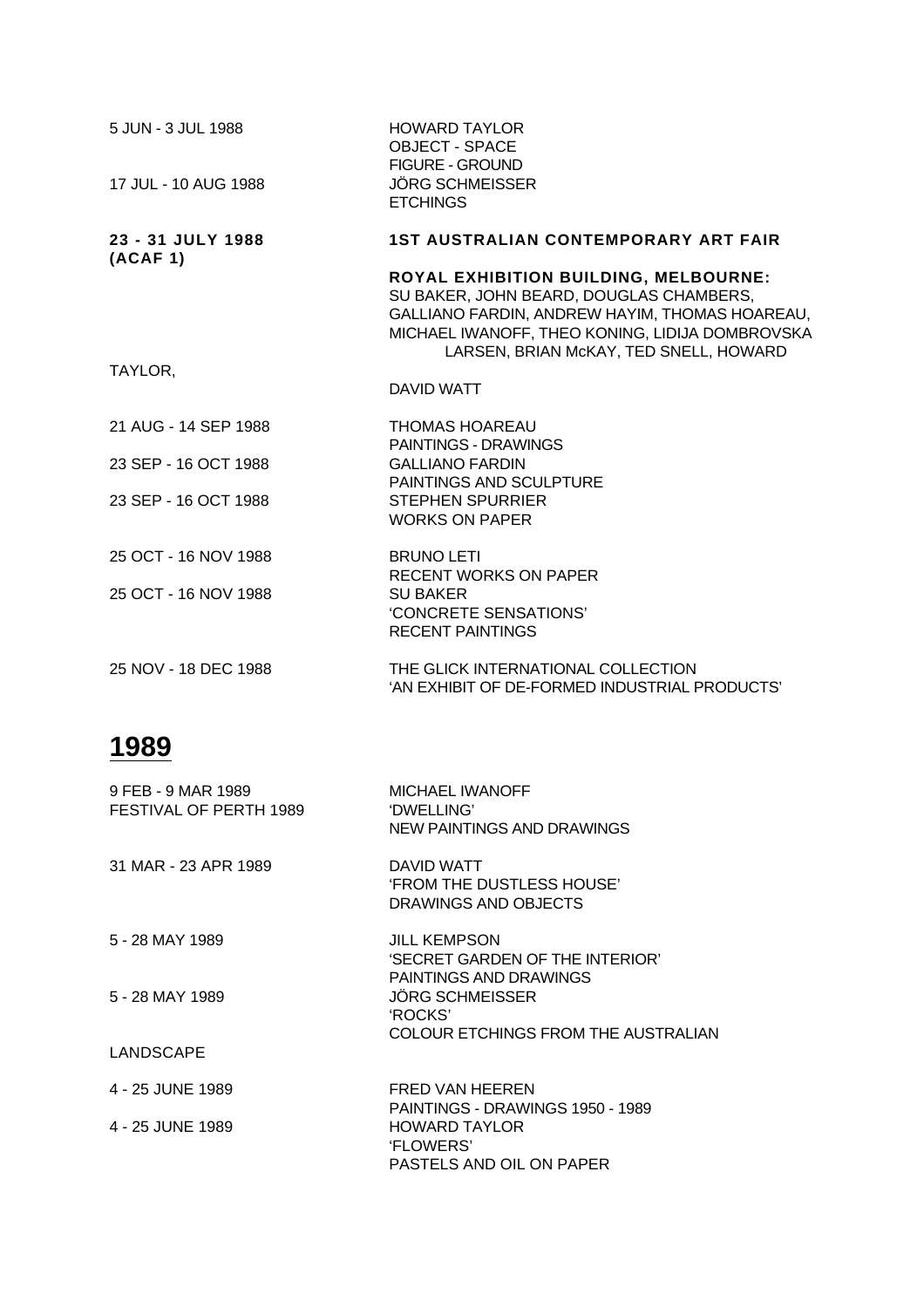| 7 - 31 JULY 1989                                                                                 | <b>SU BAKER</b><br><b>SMALL PAINTINGS</b><br><b>CHARLIE SHEARD</b><br><b>SMALL WORKS ON PAPER</b><br><b>JON CATTAPAN</b><br>WATERCOLOURS - PASTELS - NOTATIONS                                                                          |
|--------------------------------------------------------------------------------------------------|-----------------------------------------------------------------------------------------------------------------------------------------------------------------------------------------------------------------------------------------|
| 20 AUG - 10 SEP 1989                                                                             | <b>DOUGLAS CHAMBERS</b><br><b>NEW PAINTINGS</b>                                                                                                                                                                                         |
| 22 SEP - 14 OCT 1989 15OCT ? ?                                                                   | <b>JOHN AUSTIN</b><br>'TRACES' - 'ARTISTS PORTRAITS<br><b>PHOTOGRAPHY</b>                                                                                                                                                               |
| 22 SEP - 14 OCT 1989                                                                             | <b>ARTHUR WICKS</b><br>'WEST'<br>SCULPTURES AND WORKS ON PAPER<br>PERFORMANCE 'THOUGHTS FROM'                                                                                                                                           |
| 27 OCT - 17 NOV 1989                                                                             | <b>TED SNELL</b><br><b>PAINTINGS 1988-89</b>                                                                                                                                                                                            |
| 27 OCT - 17 NOV 1989                                                                             | JEANNIE KEEFER BELL<br>'ELEMENTS'<br><b>JEWELLERY</b>                                                                                                                                                                                   |
| 24 NOV - 17 DEC 1989                                                                             | DALE DEVEREUX BARKER<br>'LEAVES TO FIND'<br>PAINTINGS - PRINTS - MIXED MEDIA WORKS                                                                                                                                                      |
| 24 NOV - 17 DEC 1989                                                                             | <b>ARTIST'S SUNGLASSES</b><br>'SHADES OF MEANING'<br>JAMES ANGUS, JEFF ATKINSON, KIM CANNON,<br>KASIA DZIEWIALTOWSKA-GINTOWT, GALLIANO FARDIN,<br>MICHAEL FINN, THE G.I.C., RICHARD GUNNING,<br>TREENA HOPEWELL, SHANA JAMES, STEPHANIE |
| JONES,                                                                                           | THEO KONING, JENNY LOVEROCK MARSH, ED WOULD                                                                                                                                                                                             |
| <b>MUNCH</b>                                                                                     | (ELENI KAKULAS), MEGAN SALMON, MICHELE SHARPE,<br>TED SNELL, ALEX SPREMBERG, FRED VAN HEEREN,                                                                                                                                           |
| DAVID WATT,                                                                                      | ARTHUR WICKS, STEVE WIGG, JUREK WYBRANIEC.                                                                                                                                                                                              |
| 1990                                                                                             |                                                                                                                                                                                                                                         |
| 13 FEB - 13 MAR 1990<br>FESTIVAL OF PERTH 1990<br>13 FEB - 13 MAR 1990<br>FESTIVAL OF PERTH 1990 | <b>HOWARD TAYLOR</b><br><b>PAINTINGS - PASTELS</b><br><b>MIRIAM STANNAGE</b><br>'OBJECTS FOR SURVIVAL'                                                                                                                                  |
| 23 MAR - 18 APR 1990                                                                             | <b>RICHARD GUNNING</b>                                                                                                                                                                                                                  |
| 23 MAR - 18 APR 1990                                                                             | <b>PAINTINGS AND PRINTS</b><br><b>KEVIN ROBERTSON</b><br><b>NEW PAINTINGS</b>                                                                                                                                                           |
| 29 APR - 20 MAY 1990                                                                             | ALEXANDER SPREMBERG<br><b>NEW PAINTINGS</b>                                                                                                                                                                                             |
| 3 - 27 JUNE 1990                                                                                 | <b>THOMAS HOAREAU</b><br>PAINTINGS - DRAWINGS - WATERCOLOURS                                                                                                                                                                            |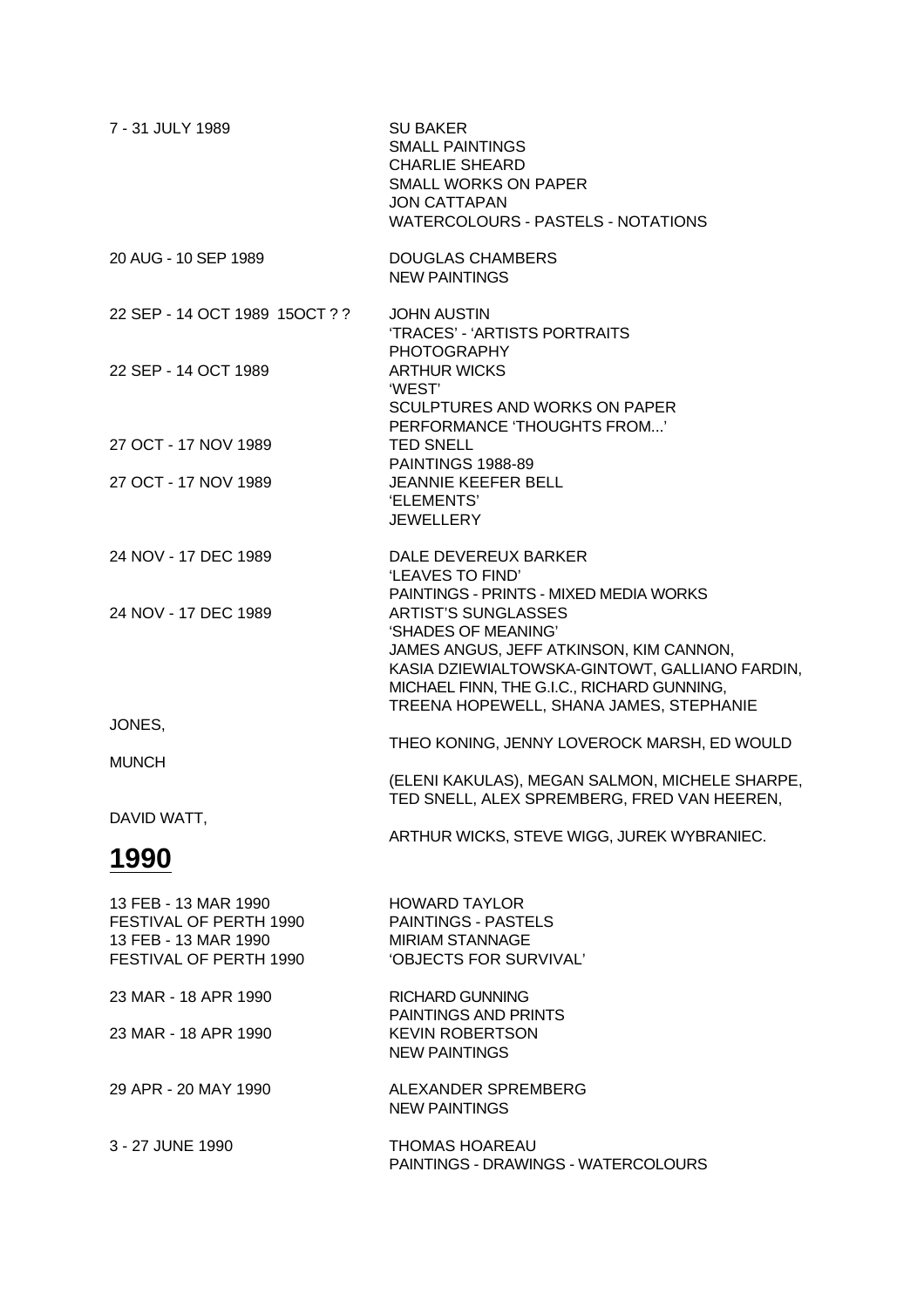| 21 - 24 JUNE 1990<br><b>FAIR (ACAF 2)</b>                                                        | <b>SECOND AUSTRALIAN CONTEMPORARY ART</b>                                                                                                          |
|--------------------------------------------------------------------------------------------------|----------------------------------------------------------------------------------------------------------------------------------------------------|
|                                                                                                  | <b>ROYAL EXHIBITION BUILDING, MELBOURNE:</b><br>JOHN AUSTIN, SU BAKER, JOHN BEARD, DOUGLAS                                                         |
| CHAMBERS,                                                                                        | GALLIANO FARDIN, THE G.I.C., RICHARD GUNNING,<br>THOMAS HOAREAU, MICHAEL IWANOFF, TIM JONES,<br>JILL KEMPSON, THEO KONING, LIDIJA DOMBROVSKA       |
| LARSEN,                                                                                          | BRIAN McKAY, KEVIN ROBERTSON, TED SNELL,<br>ALEXANDER SPREMBERG, MIRIAM STANNAGE,<br>HOWARD TAYLOR, VALERIE TRING, FRED VAN HEEREN,<br>DAVID WATT. |
| 15 JUL - 5 AUG 1990                                                                              | <b>VALERIE TRING</b><br>'THE FIELD: grounds and reflections'<br>PAINTINGS AND COLLAGES                                                             |
| 15 JUL - 5 AUG 1990                                                                              | <b>THEO KONING</b><br>'RECENT IMAGES'                                                                                                              |
| 17 AUG - 9 SEP 1990                                                                              | <b>SU BAKER</b><br><b>RECENT PAINTINGS</b>                                                                                                         |
| 23 SEP - 14 OCT 1990                                                                             | <b>MEGAN SALMON</b><br>- PORTRAIT WORKS -<br>PAINTINGS AND DRAWINGS                                                                                |
| 23 SEP - 14 OCT 1990                                                                             | <b>HENDRIK FORSTER</b><br><b>EXHIBITION OF RECENT SILVERWARE</b>                                                                                   |
| 26 OCT - 16 NOV 1990                                                                             | <b>GALLIANO FARDIN</b><br>'THE BOUNDARY LAKE PAINTINGS'<br><b>EXHIBITION OF NEW PAINTINGS</b>                                                      |
| 29 NOV - 19 DEC 1990                                                                             | <b>TED SNELL</b><br>'INCIDENCE'<br>PAINTINGS - ASSEMBLAGES - MIXED MEDIA ON PAPER                                                                  |
| 29 NOV - 19 DEC 1990                                                                             | <b>MICHAEL IWANOFF</b><br><b>RECENT WORK</b><br>PAINTNGS AND DRAWINGS                                                                              |
| 1991                                                                                             |                                                                                                                                                    |
| 13 FEB - 13 MAR 1991<br>FESTIVAL OF PERTH 1991<br>13 FEB - 13 MAR 1991<br>FESTIVAL OF PERTH 1991 | <b>DOUGLAS CHAMBERS</b><br><b>NEW PAINTINGS</b><br>'CON CEALMENT'<br>THE G.I.C., MICHAEL IWANOFF, DOUGLAS SHEERER,                                 |

VALERIE TRING, DAVID WATT 5 - 30 APRIL 1991 LIDIJA DOMBROVSKA LARSEN NEW PAINTINGS AND HAND-PAINTED PLATES

17 MAY - 6 JUN 1991 JILL KEMPSON 'THREADING LIGHT AND LAND IN TUSCANY' PAINTINGS AND WORKS ON PAPER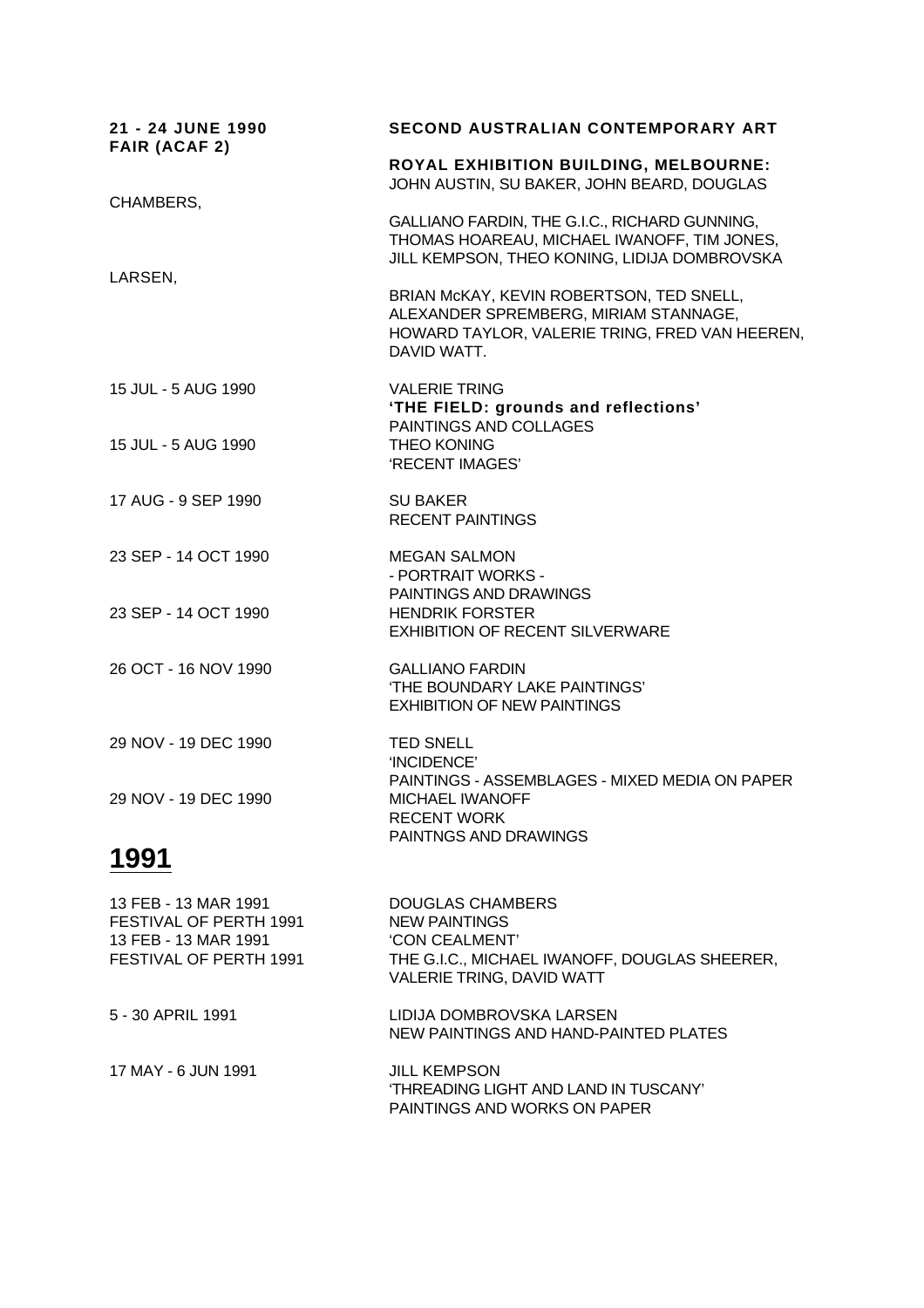| <b>JULY 1991</b>     | 9 WESTERN AUSTRALIAN ARTISTS<br>(featured in the Book 'the painted image -<br>WESTERN AUSTRALIAN ART NO 1'):<br>SU BAKER, DOUGLAS CHAMBERS, GALLIANO FARDIN,<br>MICHAEL IWANOFF, JILL KEMPSON, THEO KONING,<br>LIDIJA DOMBROVSKA LARSEN, MIRIAM STANNAGE,<br><b>VALERIE TRING.</b> |
|----------------------|------------------------------------------------------------------------------------------------------------------------------------------------------------------------------------------------------------------------------------------------------------------------------------|
| 13 SEP - 6 OCT 1991  | 'A SIDEWAYS GLANCE'<br>AN EXHIBITION OF SCULPTURE BY 12 WA ARTISTS:<br>JAMES ANGUS, MARK CYPHER, GALLIANO FARDIN,<br>RICHARD GIBLETT, THE GLICK INTERNATIONAL                                                                                                                      |
| COLLECTION,          | JASON HARTCUP, PAUL HAY, STEPHANIE JONES, TIM                                                                                                                                                                                                                                      |
| MASLEN,              | MICHELE SHARPE, MICHAEL SINGE, DAVID WATT                                                                                                                                                                                                                                          |
| 18 OCT - 10 NOV 1991 | MICHAEL IWANOFF<br><b>RECENT WORK</b>                                                                                                                                                                                                                                              |
| 18 OCT - 10 NOV 1991 | <b>THOMAS HOAREAU</b><br>STUDIES FOR 'THROUGH THE WINDOW'<br>AND OTHER WATERCOLOURS                                                                                                                                                                                                |
| 1 - 22 DECEMBER 1991 | DOUGLAS CHAMBERS<br><b>PAINTINGS</b>                                                                                                                                                                                                                                               |
| 1 - 22 DECEMBER 1991 | <b>THEO KONING</b><br>- CHRISTMAS TREES -                                                                                                                                                                                                                                          |

| 18 FEB - 15 MAR 1991<br>FESTIVAL OF PERTH 1992<br><b>MATTHEW NGUI,</b> | '3D-ILLUSION'<br>AADJE BRUCE, PHILIP BURNS, RICHARD GIBLETT,                                  |
|------------------------------------------------------------------------|-----------------------------------------------------------------------------------------------|
|                                                                        | LLOYD KAN, NAPOLINA ORLANDO, MIKE SINGE, VALERIE                                              |
| TRING,                                                                 | <b>VIRGINIA WARD</b>                                                                          |
| 27 MAR - 19 APR 1992                                                   | <b>SU BAKER</b><br><b>PLEASURE OF THE TEXTUAL'</b><br><b>PAINTINGS</b>                        |
| 27 MAR - 19 APR 1992                                                   | <b>MEGAN SALMON</b><br>'ZENSKE' MY STUDY OF WOMEN<br>PAINTINGS AND DRAWINGS                   |
| 8 - 31 MAY 1992                                                        | ALEX SPREMBERG<br>- HIGH WIDE AND DEEP -<br><b>PAINTINGS</b>                                  |
| 7 - 28 JUNE 1992                                                       | THE GLICK INTERNATIONAL COLLECTION<br>'THE ALICE BLACK THEORY OF EMERGING ART'                |
| 24 JUL - 30 AUG 1992                                                   | <b>GALLIANO FARDIN</b><br>- HORIZON LINE -<br><b>PAINTINGS - ASSEMBLAGES - WORKS ON PAPER</b> |
| 13 AUG - 6 SEP 1992                                                    | <b>ANNE NEIL</b>                                                                              |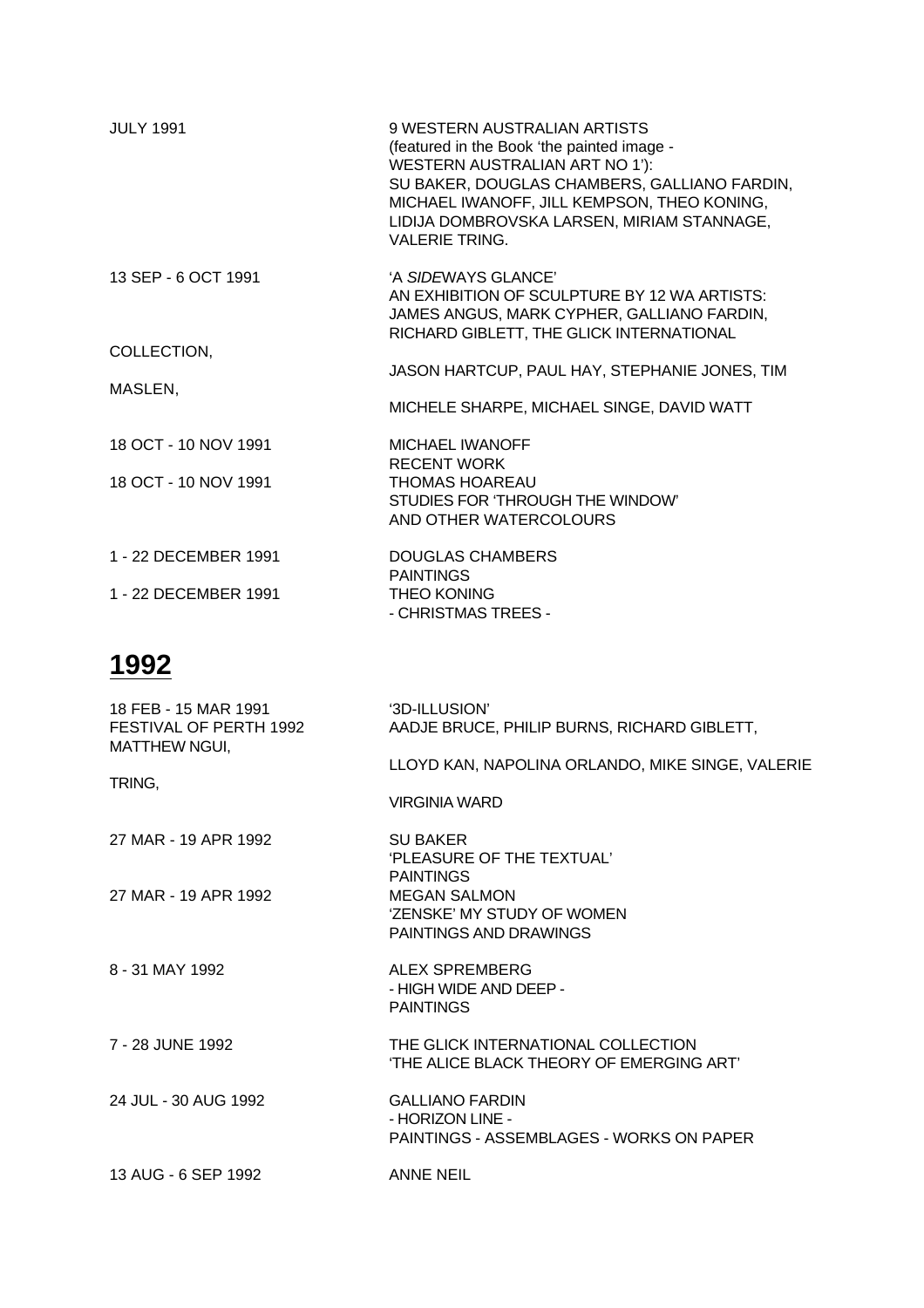| 18 SEP - 11 OCT 1992 | VIRGINIA WARD & MAX MOORE<br>'ABERRATIONS & SKULL DRAWINGS'                                                                                                                              |
|----------------------|------------------------------------------------------------------------------------------------------------------------------------------------------------------------------------------|
| 18 SEP - 11 OCT 1992 | <b>BRUNO LETI</b><br>LIMITED EDITION HAND PRINTED BOOKS AND FOLIOS<br>(including - FOUND (TROVARE) - and<br>- NOTATIONS OF A JOURNEY -<br>ETCHINGS - AQUATINTS - SCREEN PRINTS - COLLAGE |
| 23 OCT - 18 NOV 1992 | <b>KEVIN ROBERTSON</b><br>PAINTINGS AND DRAWINGS                                                                                                                                         |
| 23 OCT - 18 NOV 1992 | <b>THEO KONING</b><br>- THE BOAT PAINTINGS '                                                                                                                                             |
| 27 NOV - 18 DEC 1992 | <b>MARK CYPHER</b><br><b>SCULPTURE</b>                                                                                                                                                   |
| 27 NOV - 18 DEC 1992 | <b>THOMAS HOAREAU</b><br>'NEW YORK WATERCOLOURS                                                                                                                                          |

| 12 FEB - 12 MAR 1993<br>FESTIVAL OF PERTH 1993 | <b>JAMES ANGUS</b><br>- SCULPTURE -                                                            |
|------------------------------------------------|------------------------------------------------------------------------------------------------|
| 26 MAR - 18 APR 1993                           | <b>RICHARD GUNNING</b><br>PAINTINGS AND LITHOGRAPHS                                            |
| 14 MAY - 22 JUN 1993                           | <b>JILL KEMPSON</b><br>'JOURNEYS TO THE INTERIOR'<br><b>PAINTINGS</b>                          |
| 6 - 27 JUNE 1993                               | <b>SU BAKER</b><br>EXCERPTS FROM 'SPLENDID TRANSGRESSIONS'<br>PAINTINGS AND WORKS ON PAPER     |
| 6 - 27 JUNE 1993                               | <b>MIKE SINGE</b><br>'TOYS FOR BIG GIRLS AND BOYS'<br><b>SCULPTURE</b>                         |
| 2 - 25 JULY 1993                               | <b>ALEX SPREMBERG</b><br>- SUPPORT -<br><b>NEW PAINTINGS</b>                                   |
| 1 - 29 AUGUST 1993                             | <b>HOWARD TAYLOR</b><br><b>DRAWINGS AND PAINTINGS</b>                                          |
| 3 - 26 SEPTEMBER 1993                          | LIDIJA DOMBROVSKA LARSEN<br>NEW PAINTINGS AND MIXED MEDIA WORKS                                |
| 8 - 31 OCTOBER 1993                            | <b>VALERIE TRING</b>                                                                           |
| 8 - 31 OCTOBER 1993                            | 'an economy of RESPECT'<br>JÁNIS NEDÉLA<br>- PRELUDE-                                          |
| 8 - 31 OCTOBER 1993                            | books & text as objects<br><b>THOMAS HOAREAU</b><br>'THE WORLD IS FULL OF DOORS' - A BOOK WORK |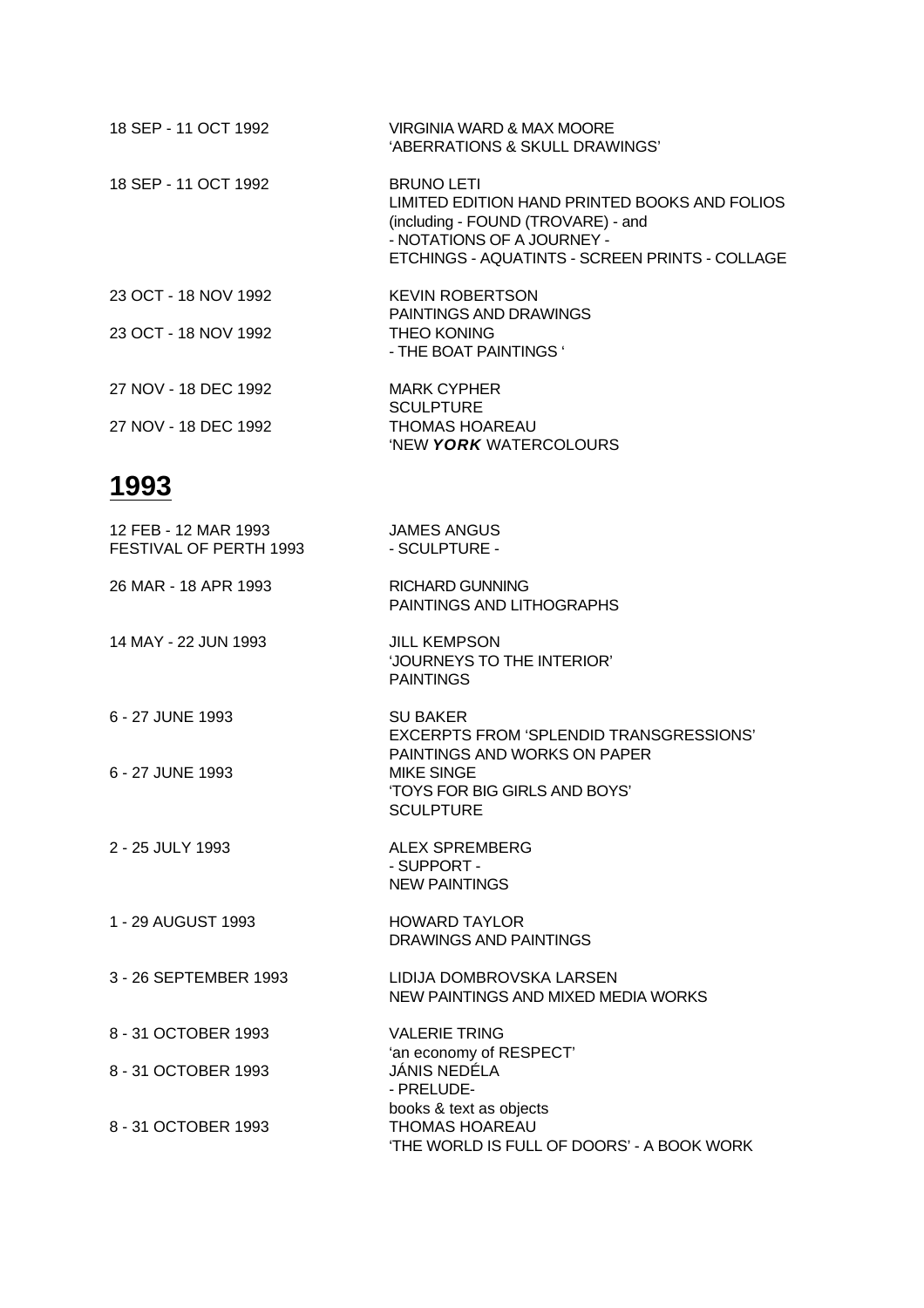| 14 - 21 NOVEMBER 1993 | <b>MOVING SALE</b><br>'AIRING THE STOCKROOM'<br>GALERIE DÜSSELDORF moving to a<br>TEMPORARY SPACE (614 Stirling Hwy, Mosman Park)<br>pending the construction of our new gallery 9 Glyde St |
|-----------------------|---------------------------------------------------------------------------------------------------------------------------------------------------------------------------------------------|
| 28 NOVEMBER 1993      | 17TH ANNIVERSARY CELEBRATION AND<br>FAREWELL 890 HAY STREET PART                                                                                                                            |

| <b>TEMPORARY SPACE</b><br>614 Stirling Hwy Mosman Park |                                                                                                                                                                         |
|--------------------------------------------------------|-------------------------------------------------------------------------------------------------------------------------------------------------------------------------|
| 13 MAR - 13 APR 1994                                   | <b>LESLEY DUXBURY</b><br>'PASSAGE'<br>PAINTINGS - PRINTS - PHOTOGRAPHY BASED MDEIA                                                                                      |
| 29 APR - 29 MAY 1994                                   | <b>DOUGLAS SHEERER</b><br>'THE CODED IMAGE - AN ABSTRACTION'                                                                                                            |
| 10 JUN - 10 JUL 1994                                   | RODNEY ALBERT GLICK<br>'RAW'<br><b>HOW MANY WOMEN HAVE GARDENS IN THEIR</b>                                                                                             |
| BEDROOM?'                                              | RECENT PAINTING AND SCULPTURE                                                                                                                                           |
| 11JUL - 2 AUG 1994                                     | <b>HOLIDAYS</b>                                                                                                                                                         |
| 5 AUG - 2 SEP 1994                                     | LINDA BANAZIS<br>- KNEW STORIES -<br><b>RECENT PAINTING</b>                                                                                                             |
| 9 SEP - 2 OCT 1994                                     | <b>CAROL WELLS</b><br>- NONNONS -<br>PAINT & CONSTRUCTIONS                                                                                                              |
| 7 - 30 OCTOBER 1994                                    | - SMALL SPACES PAINTINGS -<br>CATHY BLANCHFLOWER, MUDITA BRAY, RIC BURKITT,<br>SONIA COOPER, JULIE DOWLING, CRAIG HUDSON,<br>HEATHER NOONAN, DES RAYMOND, AMANDA SMITH, |
| THOMSON.                                               | STEPHEN TERRY, MICHELE THEUNISSEN, GAIL                                                                                                                                 |
| 4 - 30 NOVEMBER 1994                                   | <b>SU BAKER</b><br>'STILL MOMENTS OF EXCHANGE'<br><b>STILL-LIFE PAINTINGS</b>                                                                                           |
| 2 - 18 DECEMBER 1994                                   | THE GLICK INTERNATIONAL COLLECTION<br>'THE ART OF NOT PAINTING'<br>(FINAL EXHIBITION IN TEMPORARY SPACE)                                                                |
| 19 DEC - FESTIVAL OF PERTH 1995                        | GALLERY CLOSED UNTIL OPENING OF NEW BUILDING<br>9 GLYDE STREET MOSMAN PARK                                                                                              |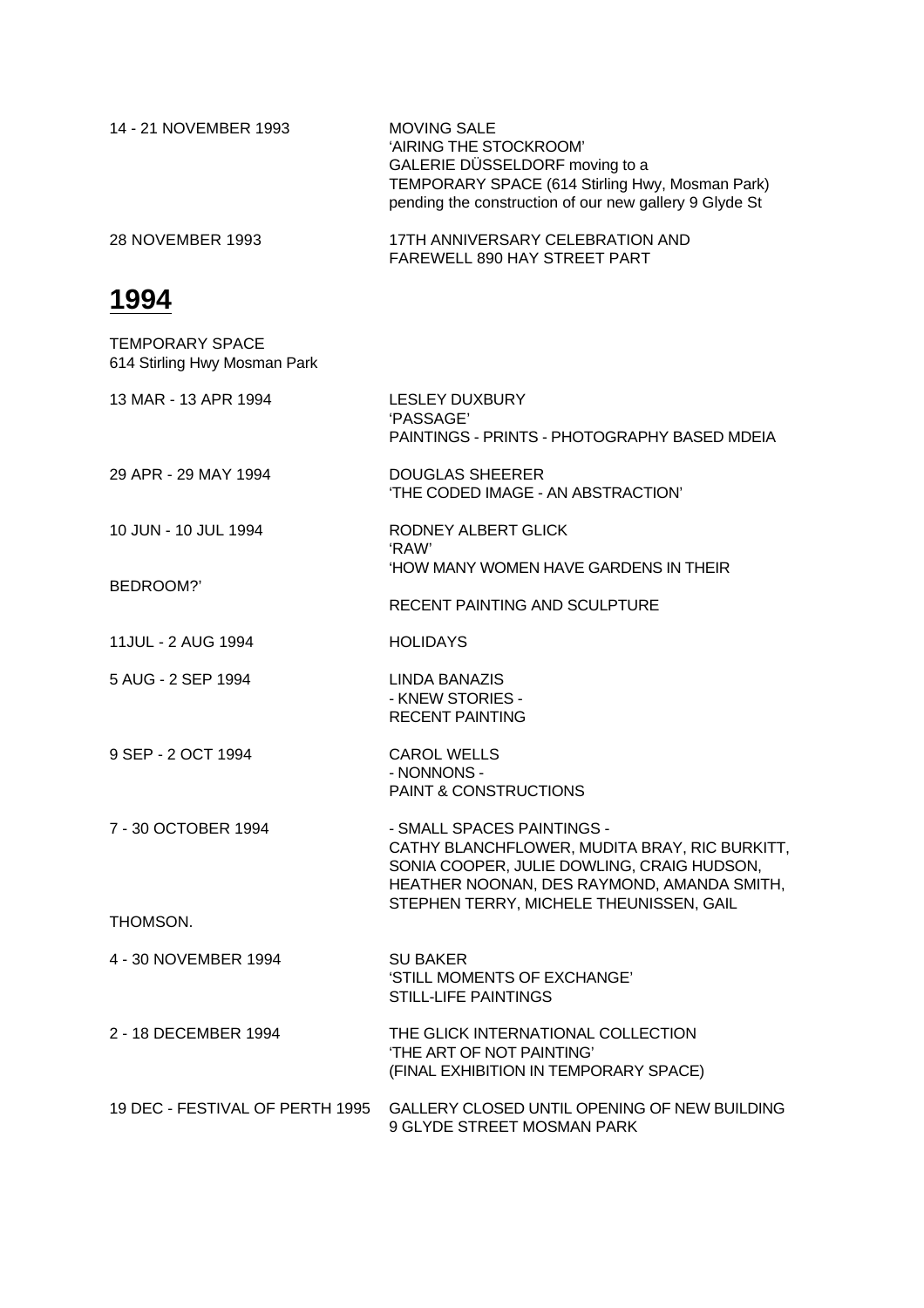| <b>INAUGURAL EXHIBITION</b>                       | <b>NEW BUILDING 9 GLYDE STREET</b><br><b>MOSMAN PARK WA 6012</b>                                                  |
|---------------------------------------------------|-------------------------------------------------------------------------------------------------------------------|
| 7 MARCH - 23 APRIL 1995<br>FESTIVAL OF PERTH 1995 | <b>HOWARD TAYLOR</b><br><b>CONSTRUCTIONS - PAINTINGS</b><br><b>DRAWINGS - MAQUETTES</b>                           |
| 7 - 30 MAY 1995                                   | <b>THOMAS HOAREAU</b><br><b>'FORREST PLACE DURING THE TIME OF THE FLY</b><br>PLAGUE AND OTHER PAINTINGS 1993-1995 |
| 4 - 27 JUNE 1995                                  | 'A ROSE IS A ROSE IS A ROSE' GROUP EXHIBITION                                                                     |
| 9 JULY - 6 AUGUST 1995                            | <b>GALLIANO FARDIN</b><br><b>PAINTINGS</b>                                                                        |
| 13 AUG - 6 SEP 1995                               | <b>JUDITH FORREST</b><br><b>PAINTINGS</b>                                                                         |
| 17 SEPT - 11 OCT 1995                             | LIDIJA DOMBROVSKA LARSEN<br><b>NEW PAINTINGS</b>                                                                  |
| 28-29 OCT 1995                                    | aRT eXPO 1995 - Perth Entertainment Centre<br><b>THEO KONING</b>                                                  |
| 4 - 17 NOV 1995                                   | <b>THEO KONING</b><br>ART - OBJECTS - IDEAS - TOYS<br>STUDIO CLEARANCE (OVER 200 WORKS 20 YEARS)                  |
| 24 NOV - 17 DEC 1995                              | <b>JILL KEMPSON</b><br>'LOOKING BACK TO LOOK FORWARD'<br><b>WATERCOLOURS - GOUACHES - OILS</b>                    |
| 24 NOV - 17 DEC 1995                              | <b>CLAIRE BAILEY</b><br>'QUEER TRAVELS'                                                                           |
| 1996                                              |                                                                                                                   |

#### **1996 20TH ANNIVERSARY YEAR**

| 20 FEB - 31 MARCH 1996<br>FESTIVAL OF PERTH 1996 | AKIO MAKIGAWA<br><b>SCULPTURE</b>                         |
|--------------------------------------------------|-----------------------------------------------------------|
| 21 APR - 15 MAY 1996                             | <b>JAMES GLEESON</b><br><b>PAINTINGS</b>                  |
| 2 - 26 JUNE 1996                                 | <b>JANIS NEDELA</b><br>- ENIGMA : A Suite of Variations - |
| 4 - 25 AUGUST 1996                               | <b>JOSS GREGSON</b><br><b>PAINTINGS</b>                   |
| 1 - 22 SEPTEMBER 1996                            | <b>HOWARD TAYLOR</b><br>PAINTINGS - DRAWINGS              |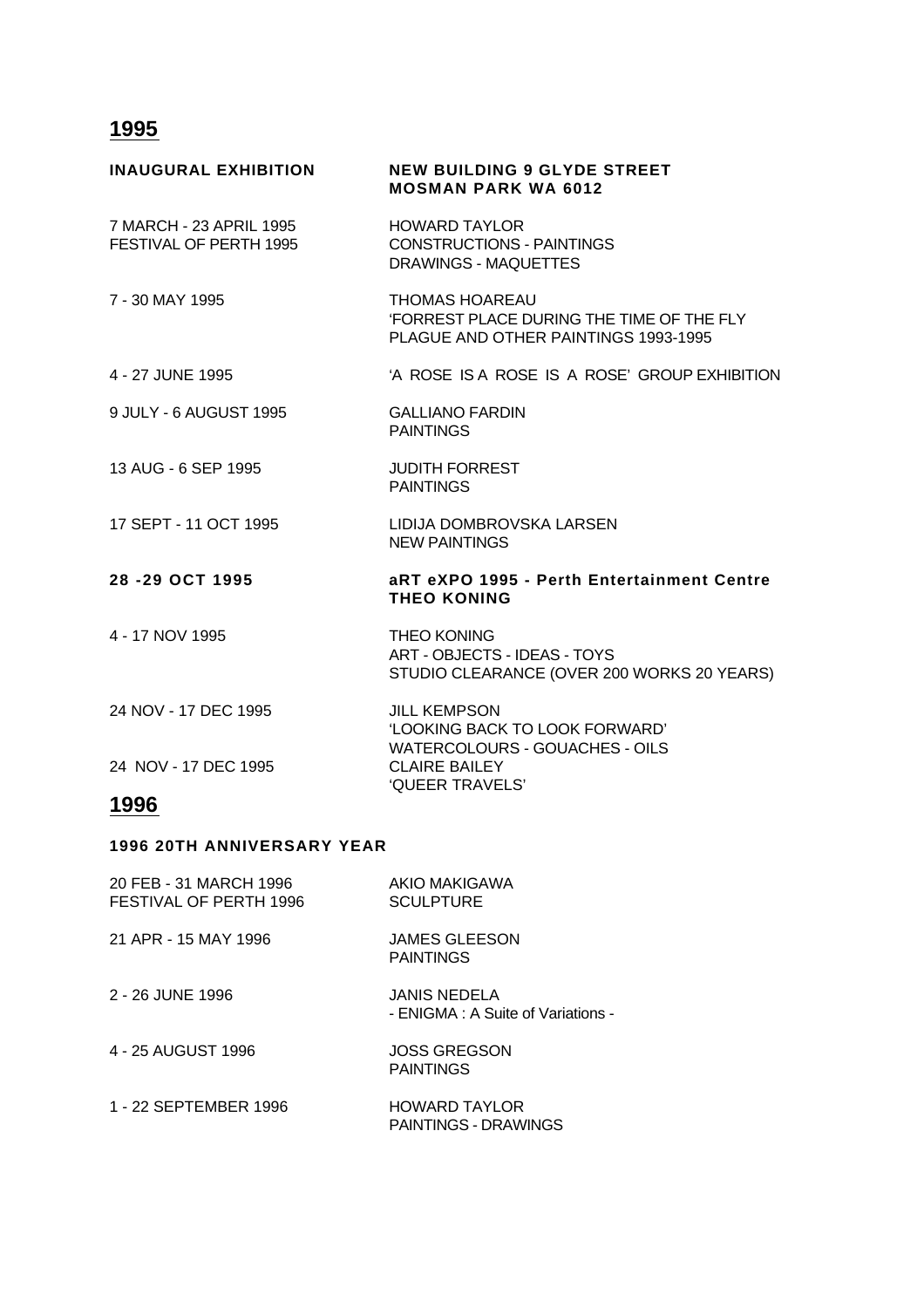| 2-6 OCTOBER 1996     | <b>ACAF5 - ROYAL EXHIBITION BUILDING</b><br><b>MELBOURNE</b><br><b>HOWARD TAYLOR</b><br><b>PAINTINGS + DRAWINGS</b> |
|----------------------|---------------------------------------------------------------------------------------------------------------------|
| 27 OCT - 17 NOV 1996 | ALEX SPREMBERG<br>'PAINTING?'                                                                                       |
| 25 NOV - 17 DEC 1996 | LOUISE PARAMOR<br>'LIVERPOOL'                                                                                       |
| 25 NOV - 17 DEC 1996 | DECORATION - SCULPTURE - SPECTACLE<br>EUGENIE KEEFER BELL<br>'INTERVALS'                                            |

**JEWELLERY** 

# **1997**

#### **1997-21st ANNIVERSARY YEAR**

| 19 FEB - 23 MARCH 1997<br>FESTIVAL OF PERTH 1997 | <b>HILARIE MAIS</b><br><b>NEW WORKS</b>                                                        |
|--------------------------------------------------|------------------------------------------------------------------------------------------------|
| 6 - 30 APRIL 1997                                | <b>GALLIANO FARDIN</b><br>'ACQUA e TERRA'                                                      |
| 11 MAY - 4 JUNE 1997                             | STUART RINGHOLT<br><b>SCULPTURE</b>                                                            |
| 20 JULY - 3 AUGUST 1997                          | <b>MARIANNE EIGENHEER</b><br><b>WORKS ON PAPER</b>                                             |
| 10 AUG - 7 SEPT 1997                             | <b>RICHARD GUNNING</b><br><b>PAINTINGS - DRAWINGS - PRINTS</b>                                 |
| 14 SEPT - 8 OCT 1997                             | <b>KEVIN ROBERTSON</b><br><b>RECENT PAINTINGS</b>                                              |
| 19 OCT - 12 NOV1997                              | <b>THEO KONING</b><br>'In the House of Self-Collection'                                        |
| 22 NOV - 17 DEC 1997                             | GALERIE DÜSSELDORF - 21 YEARS ON<br>21st ANNIVERSARY INVITATION EXHIBITION<br>(ca. 50 Artists) |

| 15 FEB - 8 MAR 1998<br>FESTIVAL OF PERTH 1998 | KARL WIEBKE<br>Late Paintings - New Drawings                              |
|-----------------------------------------------|---------------------------------------------------------------------------|
| 15 MAR - 5 APR 1998                           | <b>MICHELE THEUNISSEN</b><br>'SKIN - SPACES'<br><b>PAINTINGS AND FILM</b> |
| 14 APR - 3 MAY 1998                           | <b>FRANK MORRIS</b><br><b>NEW PAINTINGS</b>                               |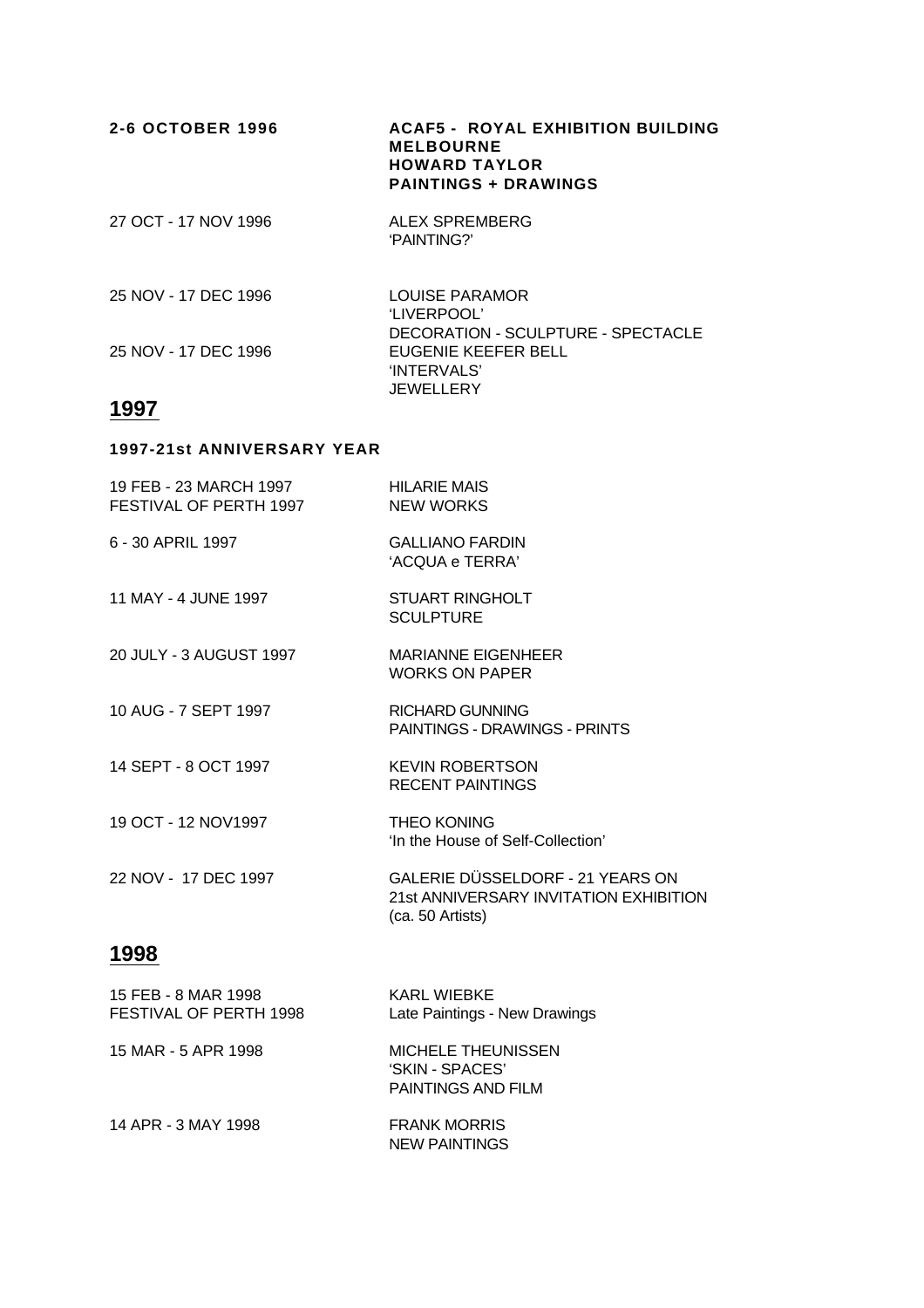| 10 - 24 MAY 1998                                  | <b>IKUNTJI</b><br>RECENT PAINTINGS FROM THE ABORIGINAL<br>COMMUNITY OF IKUNTJI (HAASTS BLUFF)         |
|---------------------------------------------------|-------------------------------------------------------------------------------------------------------|
| 31 MAY - 21 JUNE 1998                             | <b>LESLEY DUXBURY</b><br>'element'<br><b>New Works</b>                                                |
| 28 JUNE - 5 JUL 1998                              | <b>HOLIDAYS</b>                                                                                       |
| 12 JUL - 2 AUG 1998                               | DOUGLAS CHAMBERS<br><b>RECENT PAINTINGS</b>                                                           |
| 9 - 30 AUGUST 1998                                | <b>JILL KEMPSON</b><br>'UNFORESEEN JOURNEYS'<br><b>RECENT PAINTINGS</b>                               |
| 6 - 27 SEPTEMBER 1998<br>80TH BIRTHDAY EXHIBITION | <b>HOWARD TAYLOR</b><br>PAINTINGS - SCULPTURES - DRAWINGS                                             |
| 1 - 4 OCTOBER 1998                                | <b>ACAF6-ROYAL EXHIBITION BUILDING</b><br><b>MELBOURNE</b><br><b>GALLERY ARTISTS GROUP EXHIBITION</b> |
| 11 OCT - 1 NOV 1998                               | AKIO MAKIGAWA<br>'RECOLLECTION OF MEMORY'<br><b>NEW SCULPTURE AND PRINTS</b>                          |
| 11 OCT - 1 NOV 1998                               | <b>CARLIER MAKIGAWA</b><br>'WAITING OUTSIDE THE GARDEN'<br>JEWELLERY AND VESSELS                      |
| 8 - 29 NOVEMBER 1998                              | <b>THOMAS HOAREAU</b><br>'STREET WORKS AND HOMAGES'<br>PAINTINGS AND DRAWING                          |
| 6 - 23 DECEMBER 1998                              | <b>JON PLAPP</b><br>'whose lost is his found'and other recent paintings                               |
| 1999                                              |                                                                                                       |
| 14 FEB - 7 MAR 1999                               | <b>ALLAN MITELMAN</b>                                                                                 |

| FESTIVAL OF PERTH 1999 | PAINTINGS AND DRAWINGS                                                                  |
|------------------------|-----------------------------------------------------------------------------------------|
| 12 - 15 FEBRUARY 1999  | ART99<br><b>GALLERY ARTISTS GROUP EXHIBITION</b><br><b>FREMANTLE PASSENGER TERMINAL</b> |

| JOHN TESCHENDORFF     |
|-----------------------|
| NEW WORKS 1992 - 1999 |
|                       |

| 11 APR - 2 MAY 1999 | LIDIJA DOMBROVSKA LARSEN |
|---------------------|--------------------------|
|                     | 'PAINTINGS 1949 - 1999'  |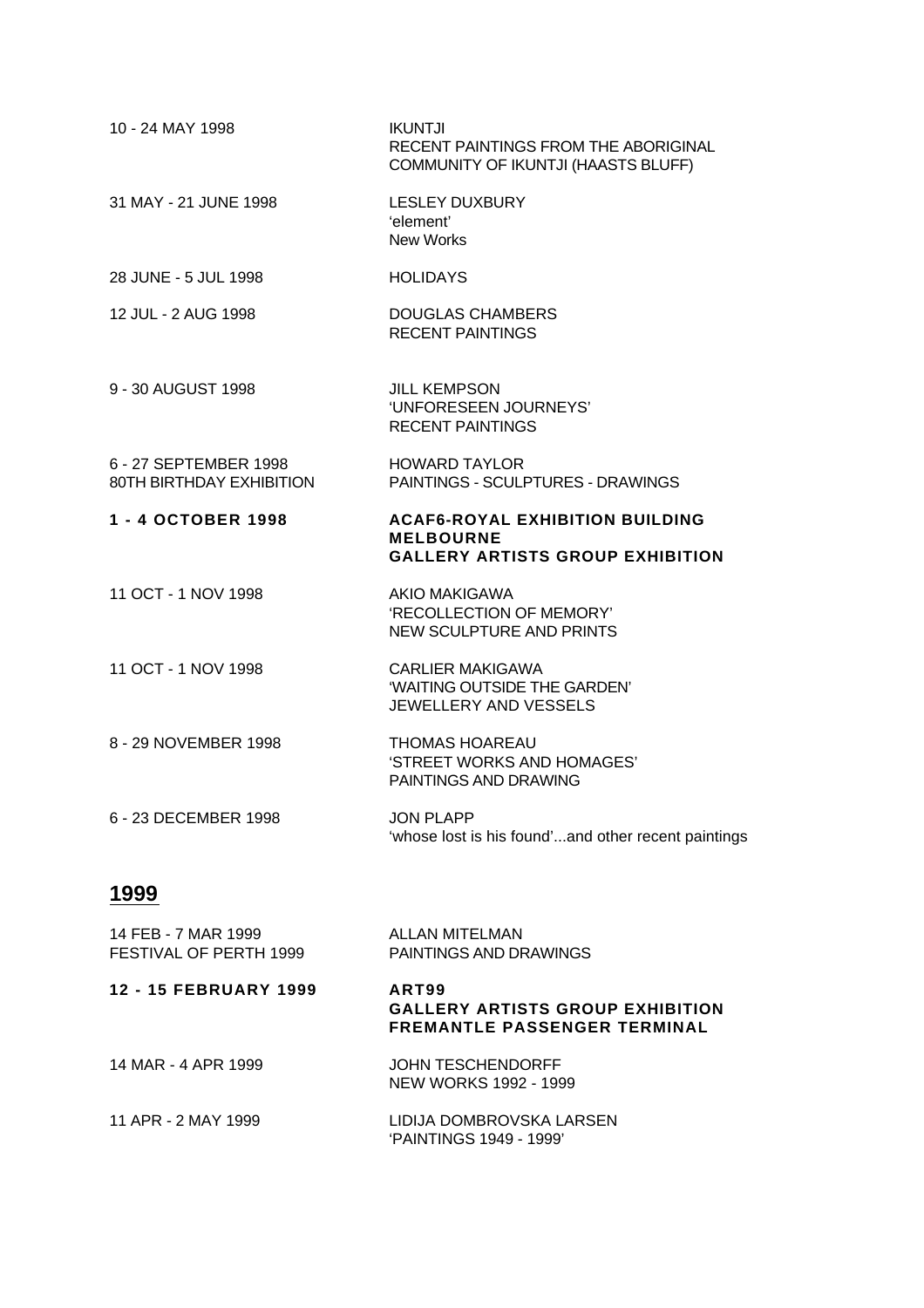| 13 APR - 8 MAY 1999   | <b>ANNANDALE GALLERIES - SYDNEY</b><br><b>HOWARD TAYLOR</b><br><b>PAINTINGS</b><br><b>ALEX SPREMBERG</b><br><b>PAINTINGS</b> |
|-----------------------|------------------------------------------------------------------------------------------------------------------------------|
| 9 - 30 MAY 1999       | <b>STUART RINGHOLT</b><br>'MODELS FOR RIGHT CONDUCT'                                                                         |
| 6 - 27 JUNE 1999      | <b>MIKE SINGE</b><br><b>NEW WORKS</b>                                                                                        |
| 4 - 25 JULY 1999      | <b>GALLIANO FARDIN</b><br>'A MATTER OF TIME'<br><b>PAINTINGS</b>                                                             |
| 1 - 22 AUGUST 1999    | JÁNIS NEDÉLA                                                                                                                 |
| 1-12 SEPTEMBER 1999   | 'AIRING THE STOCKROOM'<br><b>GALLERY ARTISTS</b>                                                                             |
| 26 SEPT - 17 OCT 1999 | <b>HOWARD TAYLOR</b><br>'SIGNIFICANT WORKS FROM THE 60's'<br>PAINTINGS - SCULTPURES - DRAWINGS                               |
| 24 OCT - 14 NOV 1999  | CASPAR FAIRHALL-RICHARD GUNNING-<br><b>KEVIN ROBERTSON</b><br>'IN THE STUDIO - FROM THE STUDIO'                              |
| 21 NOV - 12 DEC 1999  | <b>PAM GAUNT</b><br>'MOTH-EATEN' - RECENT WORKS                                                                              |
| 21 NOV - 12 DEC 1999  | EUGENIE KEEFER BELL<br>'INTERLUDE' - NEW WORKS                                                                               |
|                       |                                                                                                                              |

| 30 JAN - 20 FEB 2000<br>PIAF (Perth International Arts Festival) | THE COLOUR OF WATER<br>SU BAKER, LESLEY DUXBURY, GALLIANO FARDIN,<br>AKIO MAKIGAWA, FRANK MORRIS, JÁNIS NEDÉLA,<br>DOUGLAS SHEERER, ALEX SPREMBERG,<br><b>HOWARD TAYLOR</b> |
|------------------------------------------------------------------|-----------------------------------------------------------------------------------------------------------------------------------------------------------------------------|
| 5 - 26 MAR 2000                                                  | <b>MARIE HOBBS</b><br>'DRAWING THE THREADS'<br>NEW PAINTINGS AND DRAWINGS                                                                                                   |
| 2 - 23 APR 2000                                                  | DOUGLAS CHAMBERS<br>NEW PAINTINGS AND CONSTRUCTIONS                                                                                                                         |
| 30 APR - 21 MAY 2000                                             | <b>ERNST ELLEMUNTER</b><br>'VEGIEVAN' - ORGANIC FRUIT AND VETEBALES<br><b>FOR SALE</b>                                                                                      |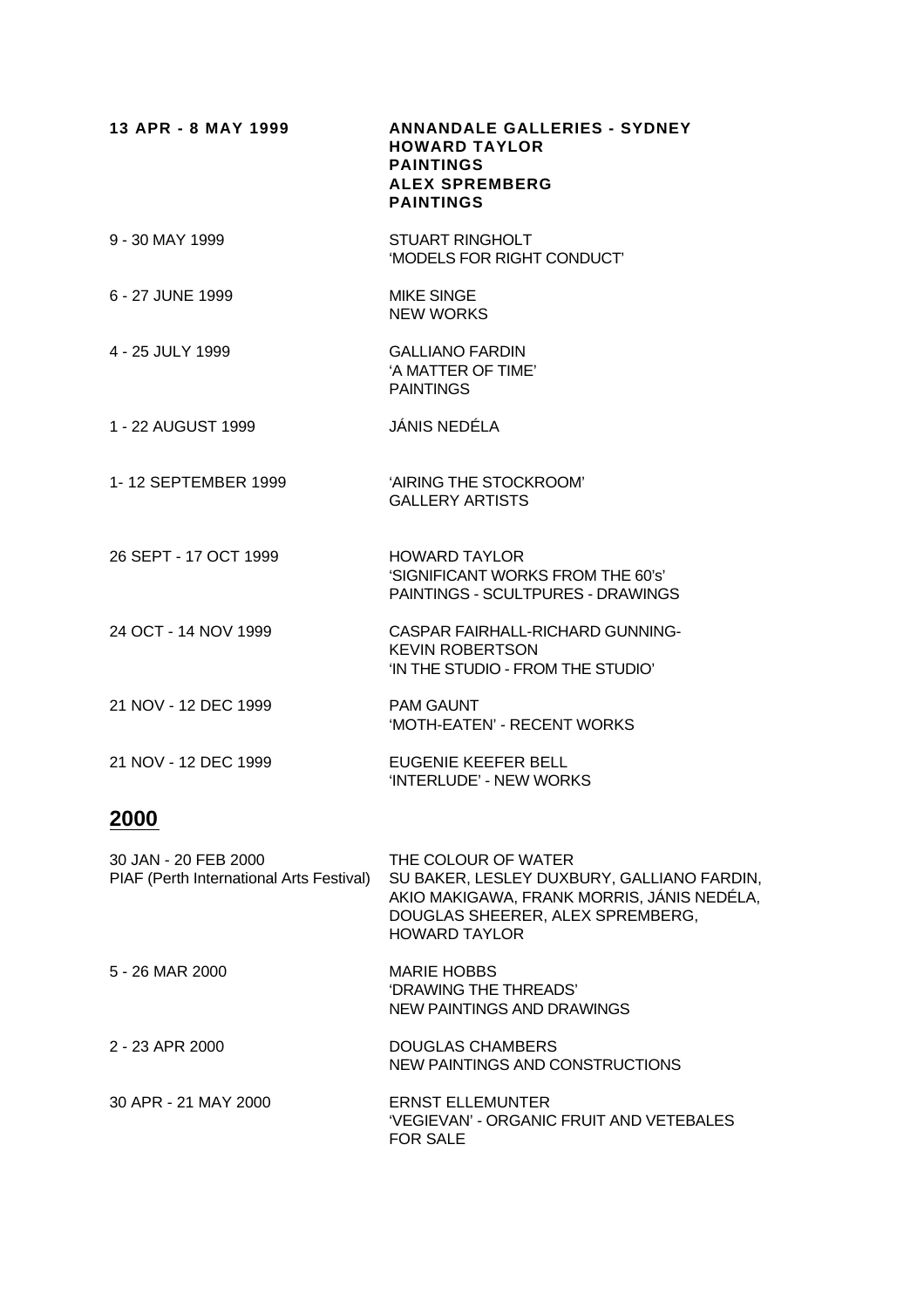| 28 MAY - 18 JUN 2000            | DAVID WATT<br>'A TRIBUTE' - DRAWINGS AND 3D WORK                                                    |
|---------------------------------|-----------------------------------------------------------------------------------------------------|
| EUROPE TRIP 23 JUN - 8 AUG 2000 |                                                                                                     |
| 20 AUG - 17 SEP 2000            | HOWARD TAYLOR<br>RECENT WORK: PAINTINGS AND DRAWINGS                                                |
| 24 SEP - 15 OCT 2000            | ALLAN BAKER + SU BAKER<br><b>PAINTINGS AND DRAWINGS</b>                                             |
| 4 - 8 OCT 2000                  | <b>MELBOURNE ART FAIR 2000</b><br><b>DOUGLAS CHAMBERS, GALLIANO</b><br><b>FARDIN, HOWARD TAYLOR</b> |
| 29 OCT 0 19 NOV 2000            | <b>BRIAN McKAY</b><br><b>NEW WORKS</b>                                                              |
| 26 NOV - 17 DEC 2000            | ALEX SPREMBERG<br>'THE COLOUR OF PAINT'                                                             |

| 11 JAN - 25 MAR 2001<br>(PIAF: MARION BORGELT<br>'IMBOL MAZE WITH RED SLIPPERS'<br><b>EXHIBITION CANCELLED</b><br>DUE TO NO SUPPORT<br>FROM PIAF) | <b>GROUP EXHIBITION</b><br>SU BAKER, MARION BORGELT, DOUGLAS CHAMBERS,<br>ERNST ELLEMUNTER, GALLIANO FARDIN, BRIAN McKAY,<br>JÁNIS NEDÉLA, ALEX SPREMBERG, HOWARD TAYLOR,<br><b>KARL WIEBKE</b> |
|---------------------------------------------------------------------------------------------------------------------------------------------------|-------------------------------------------------------------------------------------------------------------------------------------------------------------------------------------------------|
| 8 APR - 2 MAY 2001                                                                                                                                | <b>STUART RINGHOLT</b><br>'YOGA ART' - Installation                                                                                                                                             |
| 13 MAY - 6 JUNE 2001                                                                                                                              | CASPAR FAIRHALL<br>PAINTINGS-CONSTRUCTIONS-DRAWINGS-DIGITAL                                                                                                                                     |
| <b>WORKS</b>                                                                                                                                      |                                                                                                                                                                                                 |
| 15 JUNE - 11 JULY 2001                                                                                                                            | <b>FOREIGN YET FAMILIAR'</b><br><b>RECENT PAINTINGS</b>                                                                                                                                         |
| 29 JUL - 19 AUG 2001                                                                                                                              |                                                                                                                                                                                                 |
| (Exhibition postponed one week                                                                                                                    | <b>JOSS GREGSON</b><br><b>RECENT PAINTINGS</b>                                                                                                                                                  |
| as a mark of respect to                                                                                                                           |                                                                                                                                                                                                 |
| <b>HOWARD TAYLOR</b>                                                                                                                              | <b>DOROTHY ERICKSON</b><br>-AUSTRALIAN LITTORAL-                                                                                                                                                |
| who died 19 July 2001)                                                                                                                            | <b>NEW WORKS</b>                                                                                                                                                                                |
| 2 - 26 SEPTEMBER 2001                                                                                                                             | <b>SARAH ELSON</b><br>-NECROMANCY-                                                                                                                                                              |
|                                                                                                                                                   | <b>KEVIN ROBERTSON</b>                                                                                                                                                                          |

-NEW YORK STUDIES-